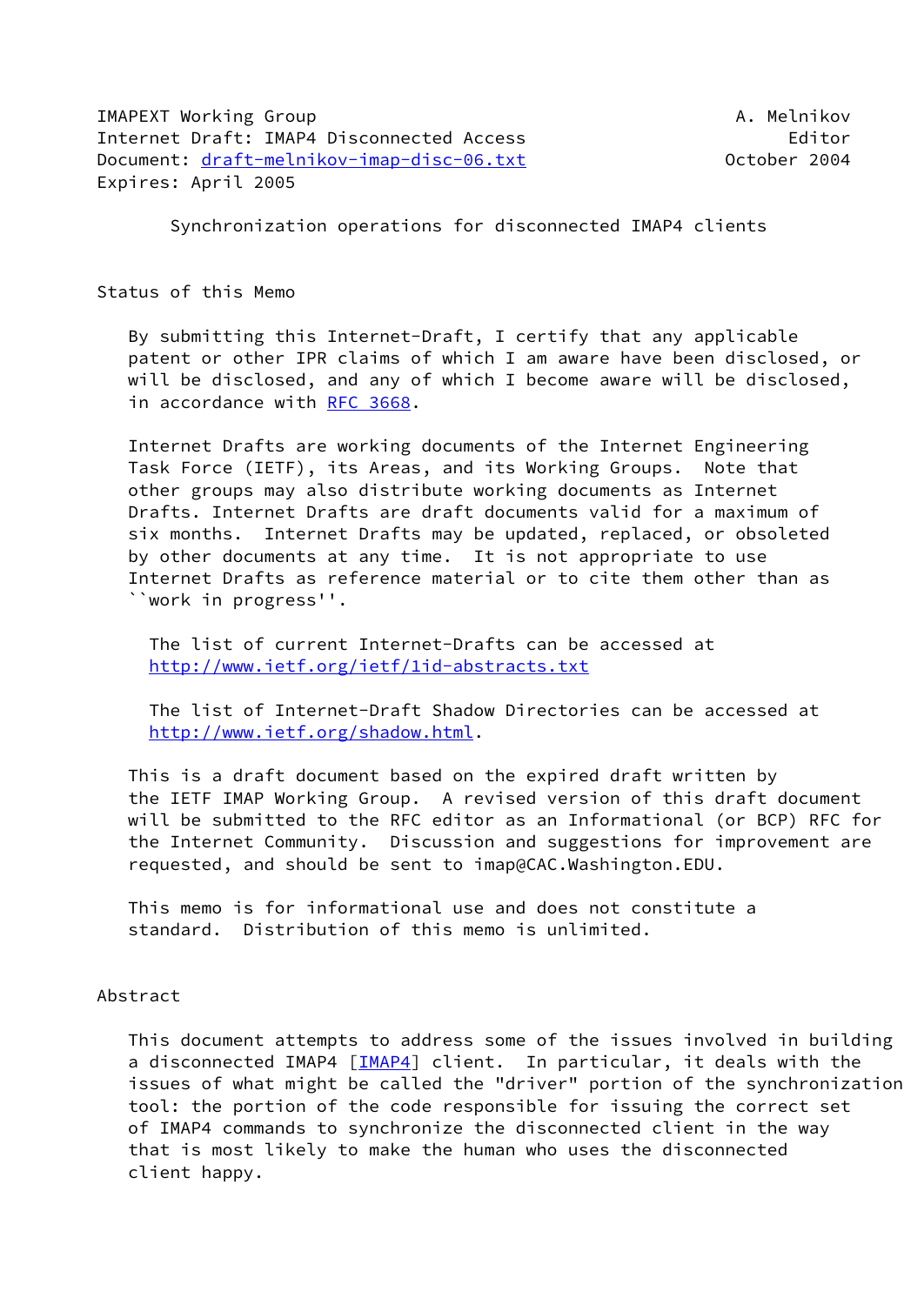This note describes different strategies that can be used by disconnected clients as well as shows how to use IMAP protocol in order to minimize the time of synchronization process.

 This note also lists IMAP extensions that a server should implement in order to provide better synchronization facilities to disconnected clients.

### <span id="page-1-0"></span>[1](#page-1-0). Introduction

 Several recommendations presented in this document are generally applicable to all types of IMAP clients. However this document tries to concentrate on disconnected mail clients [\[IMAP-MODEL\]](#page-28-0). It also suggests some IMAP extensions\* that should be implemented by IMAP servers in order to make the life of disconnected clients easier. In particular, the [\[UIDPLUS](#page-27-1) extension was specifically designed to streamline certain disconnected operations, like expunging, uploading and copying messages (see Sections [4.2.1,](#page-5-0) [4.2.2.1](#page-7-0) and [4.2.4](#page-12-0)).

 Readers of this document are also strongly advised to read [RFC 2683](https://datatracker.ietf.org/doc/pdf/rfc2683) [\[RFC 2683](https://datatracker.ietf.org/doc/pdf/rfc2683)].

 $*$  - note, that the functionality provided by the base IMAP protocol [\[IMAP4](#page-27-0)] is sufficient to perform basic synchronization.

## <span id="page-1-1"></span>[1.1](#page-1-1). Conventions Used in this Document

 In examples, "C:" and "S:" indicate lines sent by the client and server respectively.

 The key words "MUST", "MUST NOT", "REQUIRED", "SHALL", "SHALL NOT", "SHOULD", "SHOULD NOT", "RECOMMENDED", "MAY", and "OPTIONAL" in this document are to be interpreted as described in [RFC 2119](https://datatracker.ietf.org/doc/pdf/rfc2119) [\[KEYWORDS](#page-27-2)].

 Let's call an IMAP command idempotent, if the result of executing the command twice sequentially is the same as the result of executing the command just once.

 Editorial comments/questions or missing paragraphs are marked in the text with << and >>.

# <span id="page-1-2"></span>[2](#page-1-2). Design Principles

 All mailbox state or content information stored on the disconnected client should be viewed strictly as a cache of the state of the server. The "master" state remains on the server, just as it would with an interactive IMAP4 client. The one exception to this rule is that information about the state of the disconnected client's cache (the state includes flag changes while offline and scheduled message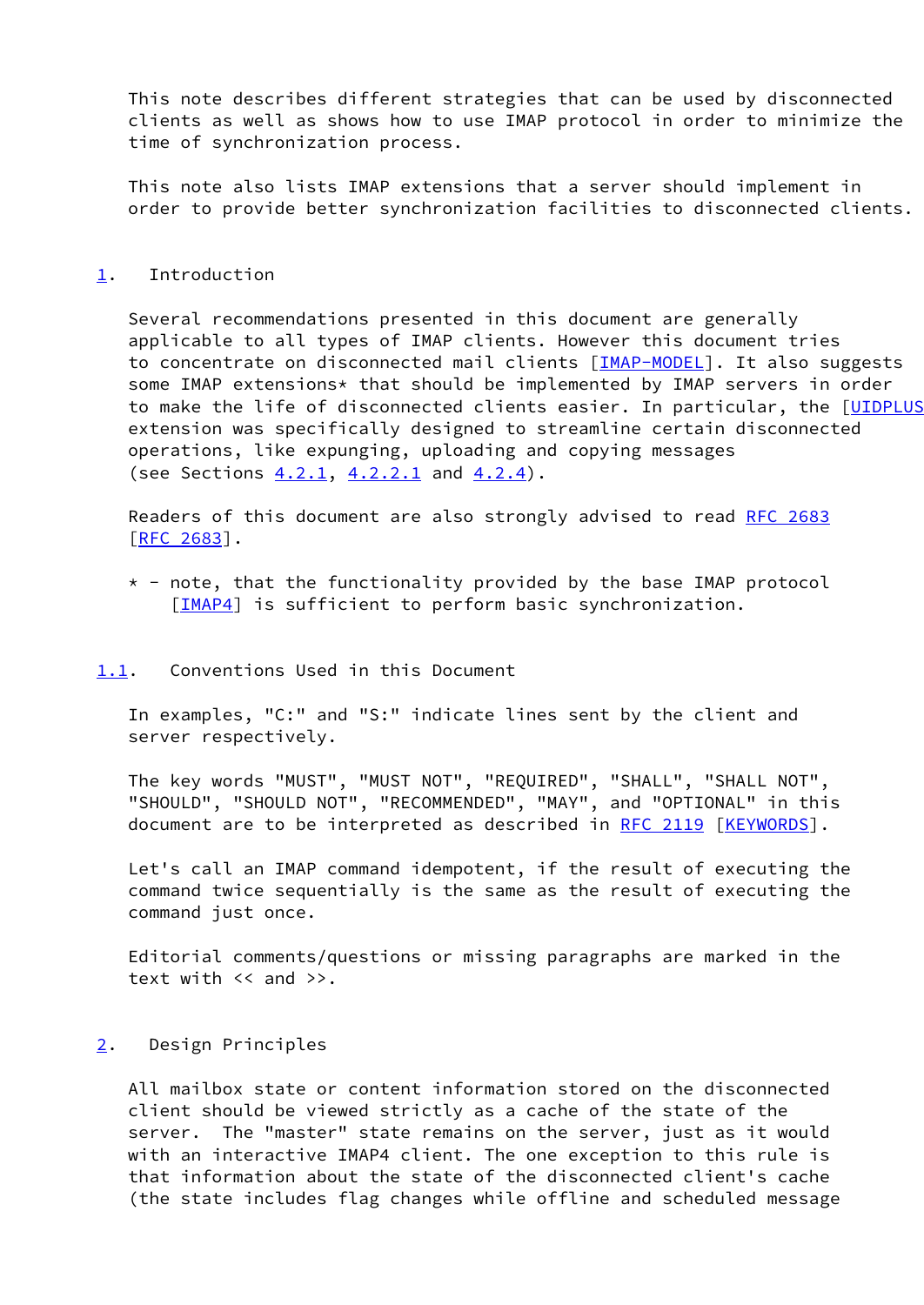uploads) remains on the disconnected client: that is, the IMAP4 server is not responsible for remembering the state of the disconnected IMAP4 client.

We assume that a disconnected client is a client that, for whatever reason, wants to minimize the length of time that it is "on the phone" to the IMAP4 server. Often this will be because the client is using a dialup connection, possibly with very low bandwidth, but sometimes it might just be that the human is in a hurry to catch an airplane, or some other event beyond our control. Whatever the reason, we assume that we must make efficient use of the network connection, both in the usual sense (not generating spurious traffic) and in the sense that we would prefer not to have the connection sitting idle while the client and/or the server is performing strictly local computation or I/O. Another, perhaps simpler way of stating this is that we assume that network connections are "expensive".

 Practical experience with disconnected mail systems has shown that there is no single synchronization strategy that is appropriate for all cases. Different humans have different preferences, and the same human's preference will vary depending both on external circumstance (how much of a hurry the human is in today) and on the value that the human places on the messages being transferred. The point here is that there is no way that the synchronization program can guess exactly what the human wants to do, so the human will have to provide some guidance.

 Taken together, the preceding two principles lead to the conclusion that the synchronization program must make its decisions based on some kind of guidance provided by the human by selecting the appropriate options in UI or through some sort of configuration file, but almost certainly should not pause for I/O with the human during the middle of the synchronization process. The human will almost certainly have several different configurations for the synchronization program, for different circumstances.

 Since a disconnected client has no way of knowing what changes might have occurred to the mailbox while it was disconnected, message numbers are not useful to a disconnected client. All disconnected client operations should be performed using UIDs, so that the client can be sure that it and the server are talking about the same messages during the synchronization process.

# <span id="page-2-0"></span>[3](#page-2-0). Overall picture of synchronization

 The basic strategy for synchronization is outlined below. Note that the real strategy may vary from one application to another or may depend on a synchronization mode.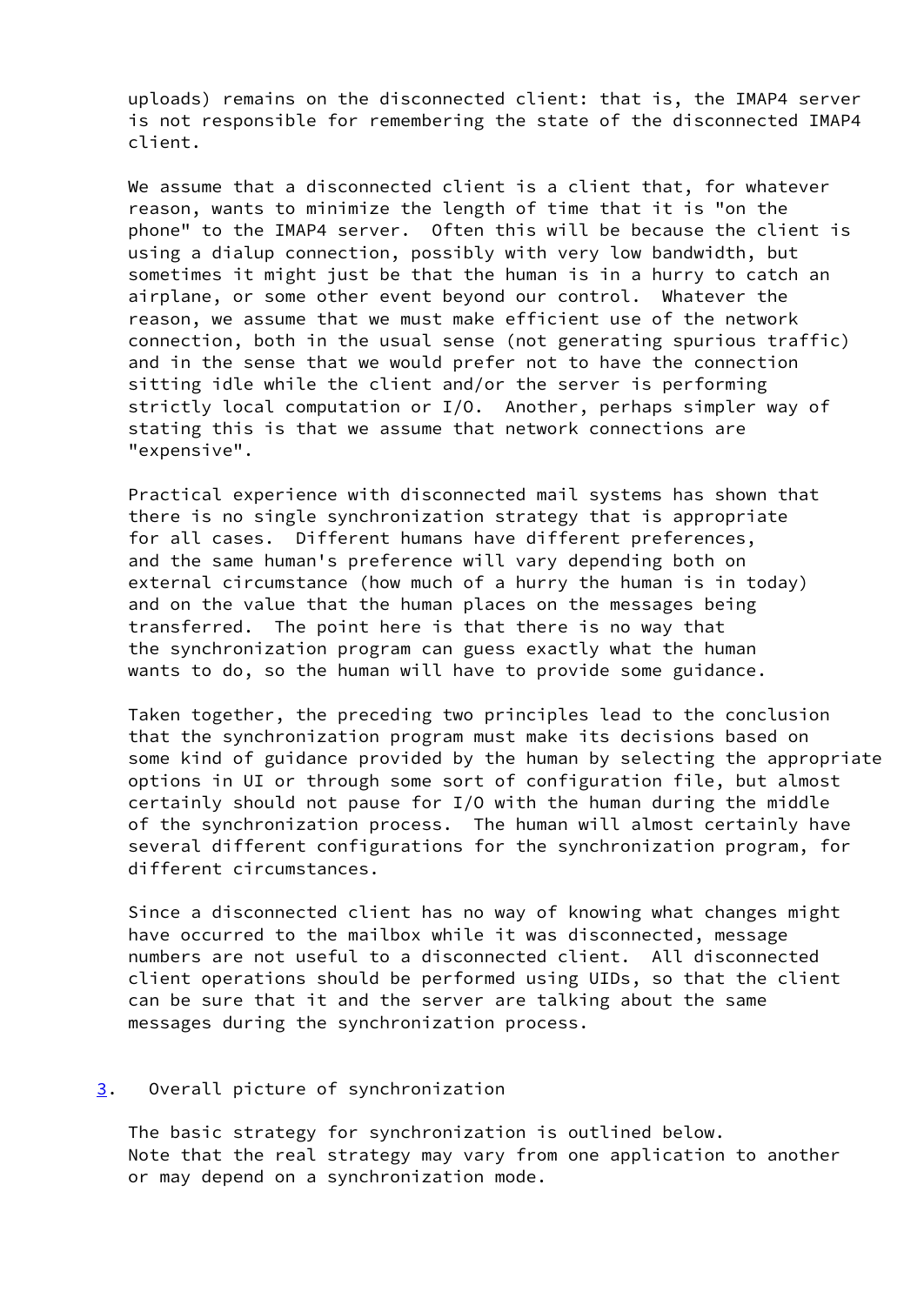- a) Process any "actions" that were pending on the client that were not associated with any mailbox (in particular sending messages composed offline with SMTP. This is not part of IMAP synchronization, but it is mentioned here for completeness);
- b) Fetch the current list of "interesting" mailboxes (The disconnected client should allow the user to skip this step completely);
- c) "Client-to-server synchronization" for each IMAP "action" that were pending on the client:
	- 1) If the action implies opening a new mailbox (any operation that operates on messages) - open the mailbox. Check its UID validity value (see [section 4.1](#page-5-1) for more details) returned in the UIDVALIDITY response code. If the UIDVALIDITY value returned by the server differs, the client MUST empty the local cache of the mailbox and remove any pending "actions" which refer to UIDs in that mailbox (and consider them failed). Note, this doesn't affect actions performed on client generated fake UIDs (see [section 5](#page-19-0)).
	- 2) Perform the action. If the action is to delete a mailbox (DELETE), make sure that the mailbox is closed first (see also [Section](https://datatracker.ietf.org/doc/pdf/rfc2683#section-3.4.12) [3.4.12 of \[RFC 2683\]](https://datatracker.ietf.org/doc/pdf/rfc2683#section-3.4.12)).
- d) "Server-to-client synchronization" for each mailbox that requires synchronization, do the following:
	- 1) Check the mailbox UIDVALIDITY (see [section 4.1](#page-5-1) for more details). with SELECT/EXAMINE/STATUS. If UIDVALIDITY value returned by the server differs, the client MUST
		- $*$  empty the local cache of that mailbox;
		- \* remove any pending "actions" which refer to UIDs in that mailbox and consider them failed;
		- \* skip step 2-II;
	- 2) Fetch the current "descriptors";
		- I) Discover new messages.
		- II) Discover changes to old messages.
	- 3) Fetch the bodies of any "interesting" messages that the client doesn't already have.
- e) Close all open mailboxes not required for further operations (if staying online) or disconnect all open connections (if going offline).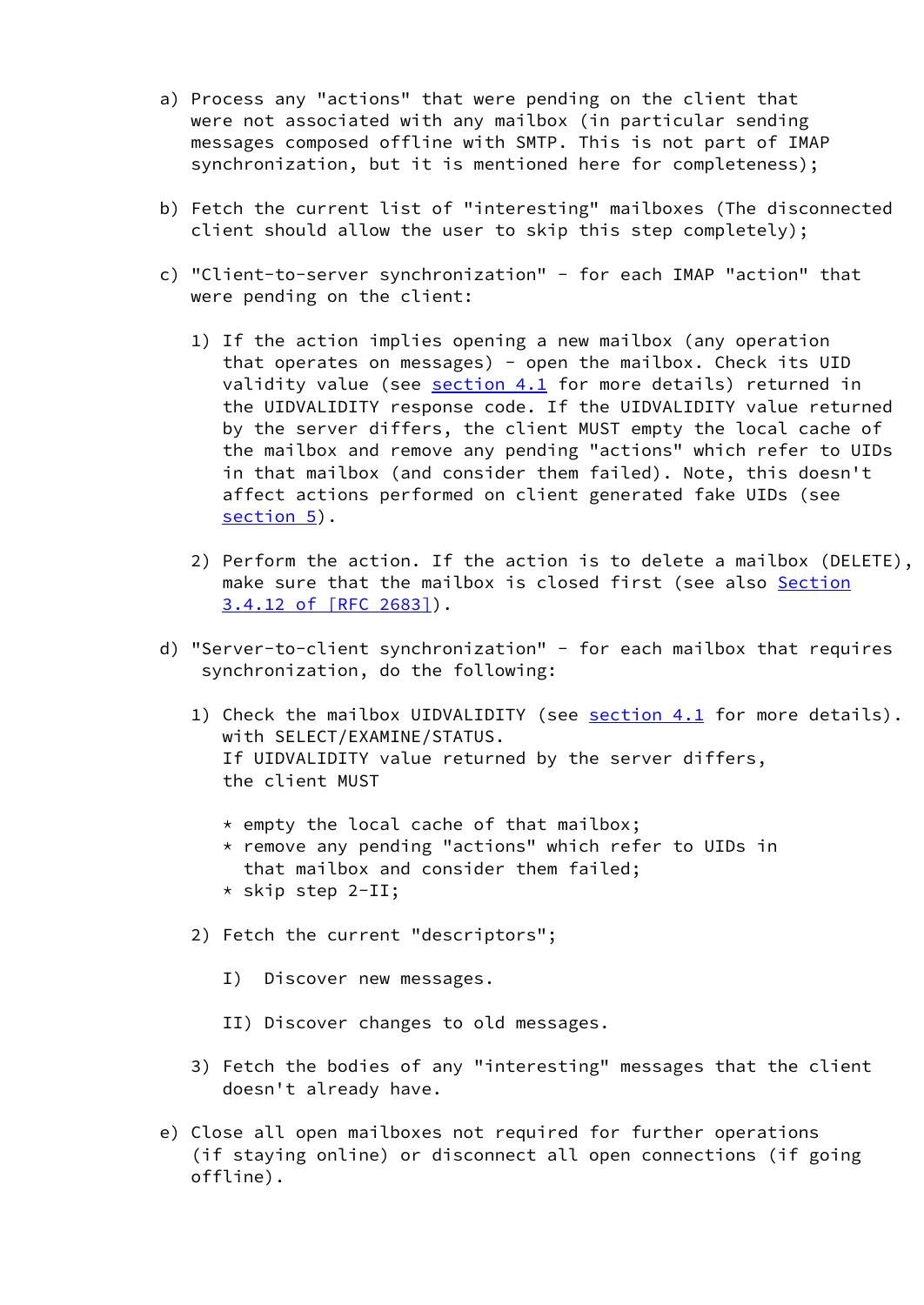# Terms used:

 "Actions" are queued requests that were made by the human to the client's MUA software while the client was disconnected.

 Let define "descriptors" as a set of IMAP4 FETCH data items. Conceptually, a message's descriptor is that set of information that allows the synchronization program to decide what protocol actions are necessary to bring the local cache to the desired state for this message; since this decision is really up to the human, this information probably includes a at least a few header fields intended for human consumption. Exactly what will constitute a descriptor depends on the client implementation. At a minimum, the descriptor contains the message's UID and FLAGS. Other likely candidates are the [RFC822](https://datatracker.ietf.org/doc/pdf/rfc822).SIZE, [RFC822](https://datatracker.ietf.org/doc/pdf/rfc822).HEADER, BODYSTRUCTURE or ENVELOPE data items.

## Comments:

 1). The list of actions should be ordered. E.g., if the human deletes message A1 in mailbox A, then expunges mailbox A, then deletes message A2 in mailbox A, the human will expect that message A1 is gone and that message A2 is still present but is now deleted.

 By processing all the actions before proceeding with synchronization, we avoid having to compensate for the local MUA's changes to the server's state. That is, once we have processed all the pending actions, the steps that the client must take to synchronize itself will be the same no matter where the changes to the server's state originated.

- 2). Steps a) and b) can be performed in parallel. Alternatively step a) can be performed after d).
- 3). On step b) the set of "interesting" mailboxes pretty much has to be determined by the human. What mailboxes belong to this set may vary between different IMAP4 sessions with the same server, client, and human. An interesting mailbox can be a mailbox returned by LSUB command. The special mailbox "INBOX" SHOULD always be considered "interesting".
- 4). On step d-2-II) the client also finds out about changes to the flags of messages that the client already has in its local cache, as well as finding out about messages in the local cache that no longer exist on the server (i.e., messages that have been expunged).
- 5). "Interesting" messages are those messages that the synchronization program thinks the human wants to have cached locally, based on the configuration and the data retrieved in step (b).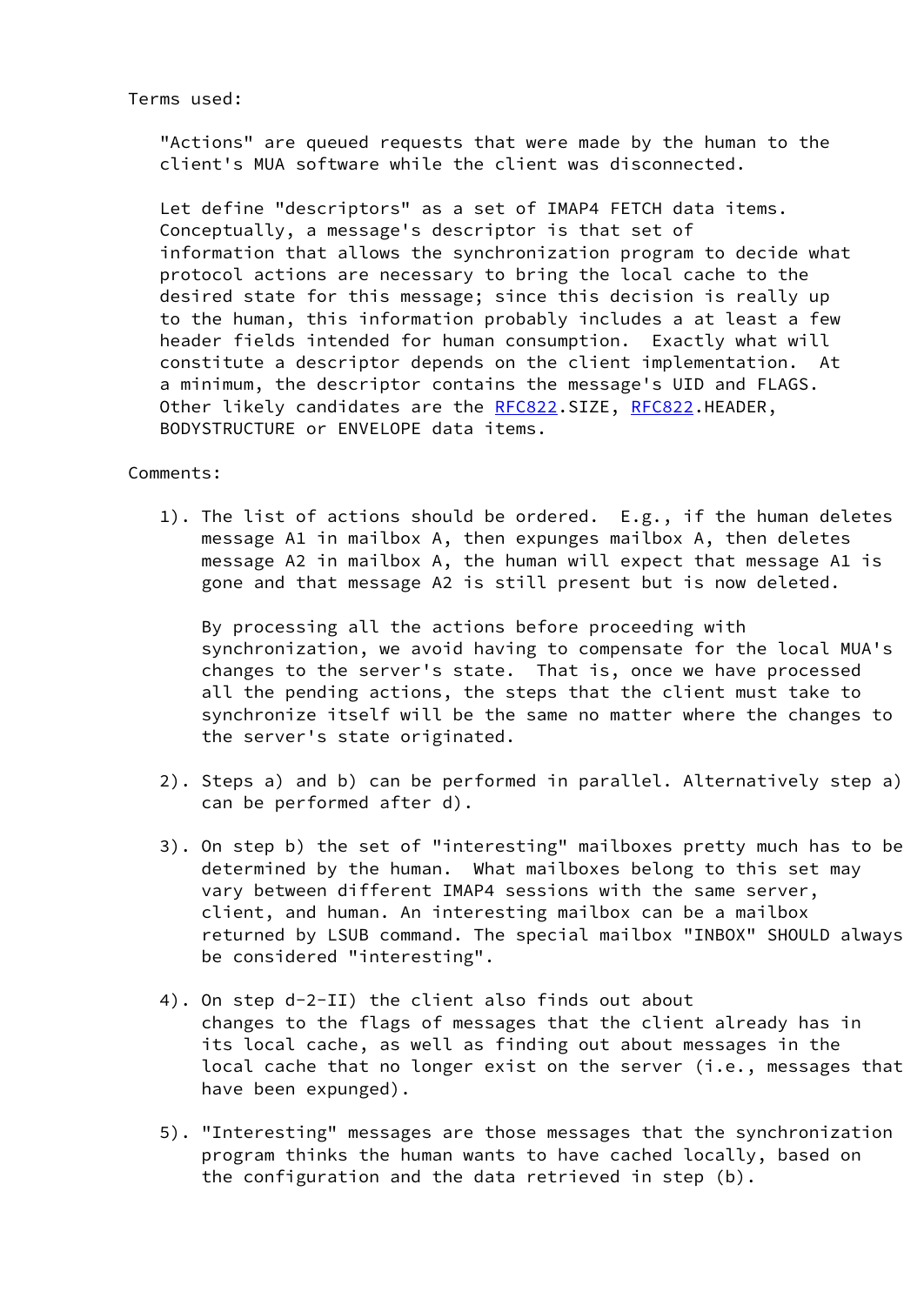6). A disconnected IMAP client is a special case of an IMAP client, so it MUST be able to handle any "unexpected" unsolicited responses, like EXISTS and EXPUNGE, at any time. The disconnected client MAY ignore EXPUNGE response during "client-to-server" synchronization phase (step c)).

 The rest of this discussion will focus primarily on the synchronization issues for a single mailbox.

<span id="page-5-2"></span>[4](#page-5-2). Mailbox synchronization steps and strategies

<span id="page-5-1"></span>[4.1](#page-5-1). Checking UID Validity

 The "UID validity" of a mailbox is a number returned in an UIDVALIDITY response code in an OK untagged response at mailbox selection time. The UID validity value changes between sessions when UIDs fail to persist between sessions.

 Whenever the client selects a mailbox, the client must compare the returned UID validity value with the value stored in the local cache. If the UID validity values differ, the UIDs in the client's cache are no longer valid. The client MUST then empty the local cache of that mailbox and remove any pending "actions" which refer to UIDs in that mailbox. The client MAY also issue a warning to the human. The client MUST NOT cancel any scheduled uploads (i.e. APPENDs) for the mailbox.

 Note that UIDVALIDITY is not only returned on a mailbox selection. The COPYUID and APPENDUID response codes defined in the [\[UIDPLUS](#page-27-1)] extension (see also 4.2.2) and the UIDVALIDITY STATUS response data item also contain a UIDVALIDITY value for some other mailbox. The client SHOULD behave as described in the previous paragraph (but it should act on the other mailbox' cache), no matter how it obtained the UIDVALIDITY value.

## <span id="page-5-3"></span>[4.2](#page-5-3). Synchronizing local changes with the server

<span id="page-5-0"></span>[4.2.1](#page-5-0). Uploading messages to the mailbox

 Two of the most common examples of operations resulting in message uploads are:

- 1) Saving a draft message
- 2) Copying a message between remote mailboxes on two different IMAP servers or a local mailbox and a remote mailbox.

Message upload is performed with the APPEND command. A message scheduled to uploaded has no UID associated with it, as all UIDs are assigned by the server. The APPEND command will effectively associate a UID with the uploade message that can be stored in the local cache for future reference.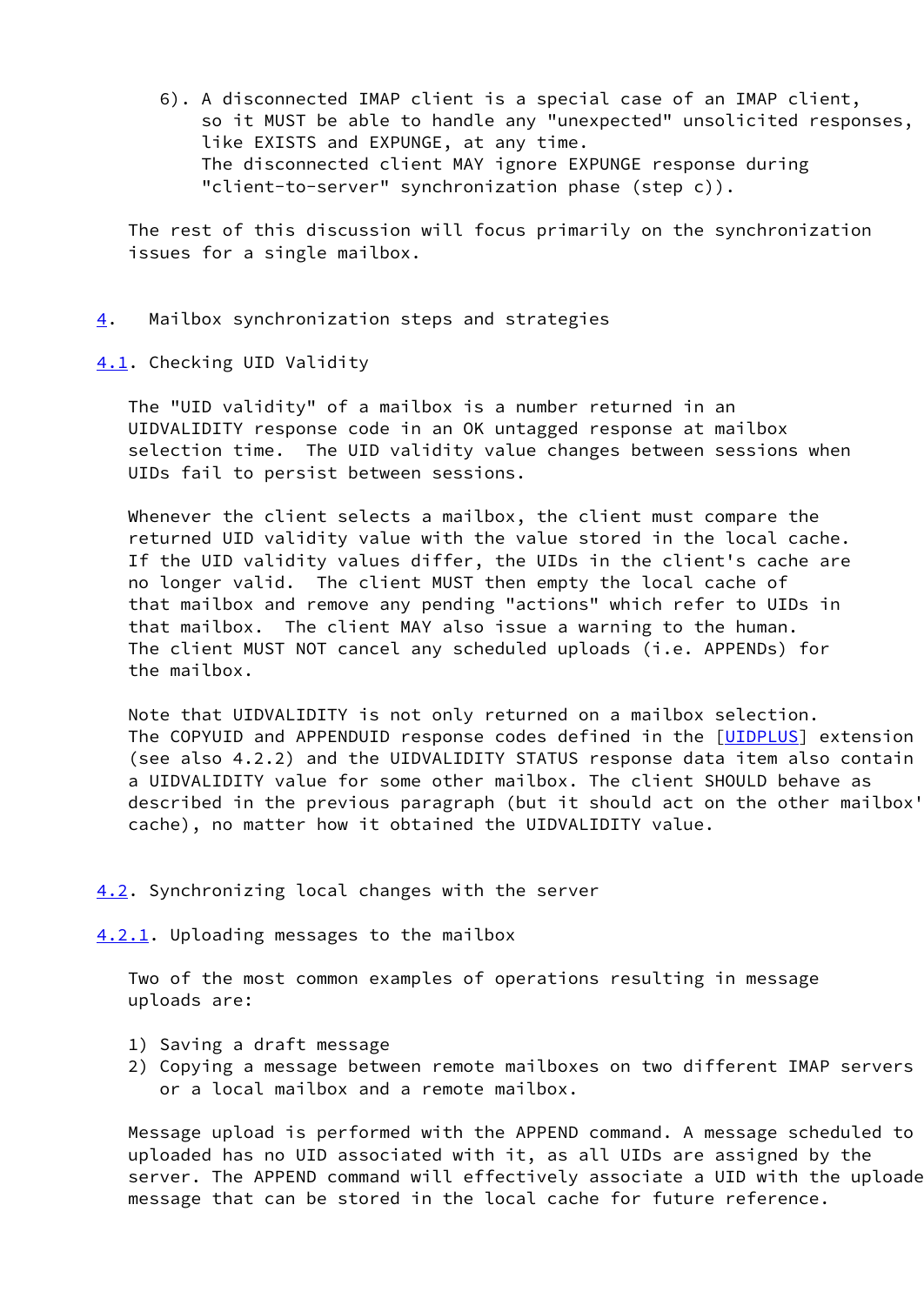However  $[IMAP4]$  $[IMAP4]$  doesn't describe a simple mechanism to discover the message by just performing the APPEND command. In order to discover the UID the clie do one of the following:

- 1) Remove the uploaded message from cache. After that use the mechanism desc in 4.3 to fetch the information about the uploaded message as if it had b by some other client.
- 2) Try to fetch header information as described in  $4.2.2$  in order to find a that corresponds to the uploaded message. One strategy for doing this is in 4.2.2.

Case 1) describes a not particularly smart client.

 C: A003 APPEND Drafts (\Seen \$MDNSent) {310} S: + Ready for literal data C: Date: Mon, 7 Feb 1994 21:52:25 -0800 (PST) C: From: Fred Foobar <foobar@Blurdybloop.COM> C: Subject: afternoon meeting C: To: mooch@owatagu.siam.edu C: Message-Id: <B27397-0100000@Blurdybloop.COM> C: MIME-Version: 1.0 C: Content-Type: TEXT/PLAIN; CHARSET=US-ASCII C: C: Hello Joe, do you think we can meet at 3:30 tomorrow? C: S: A003 OK APPEND Completed

Fortunately there is a simpler way to discover the message UID in the presen of the [\[UIDPLUS](#page-27-1)] extension:

 C: A003 APPEND Drafts (\Seen \$MDNSent) {310} S: + Ready for literal data C: Date: Mon, 7 Feb 1994 21:52:25 -0800 (PST) C: From: Fred Foobar <foobar@Blurdybloop.COM> C: Subject: afternoon meeting C: To: mooch@owatagu.siam.edu C: Message-Id: <B27397-0100000@Blurdybloop.COM> C: MIME-Version: 1.0 C: Content-Type: TEXT/PLAIN; CHARSET=US-ASCII C: C: Hello Joe, do you think we can meet at 3:30 tomorrow? C: S: A003 OK [APPENDUID 1022843275 77712] APPEND completed

 The UID of the appended message is the second parameter of APPENDUID response code.

<span id="page-6-0"></span>[4.2.2](#page-6-0). Optimizing "move" and "copy" operations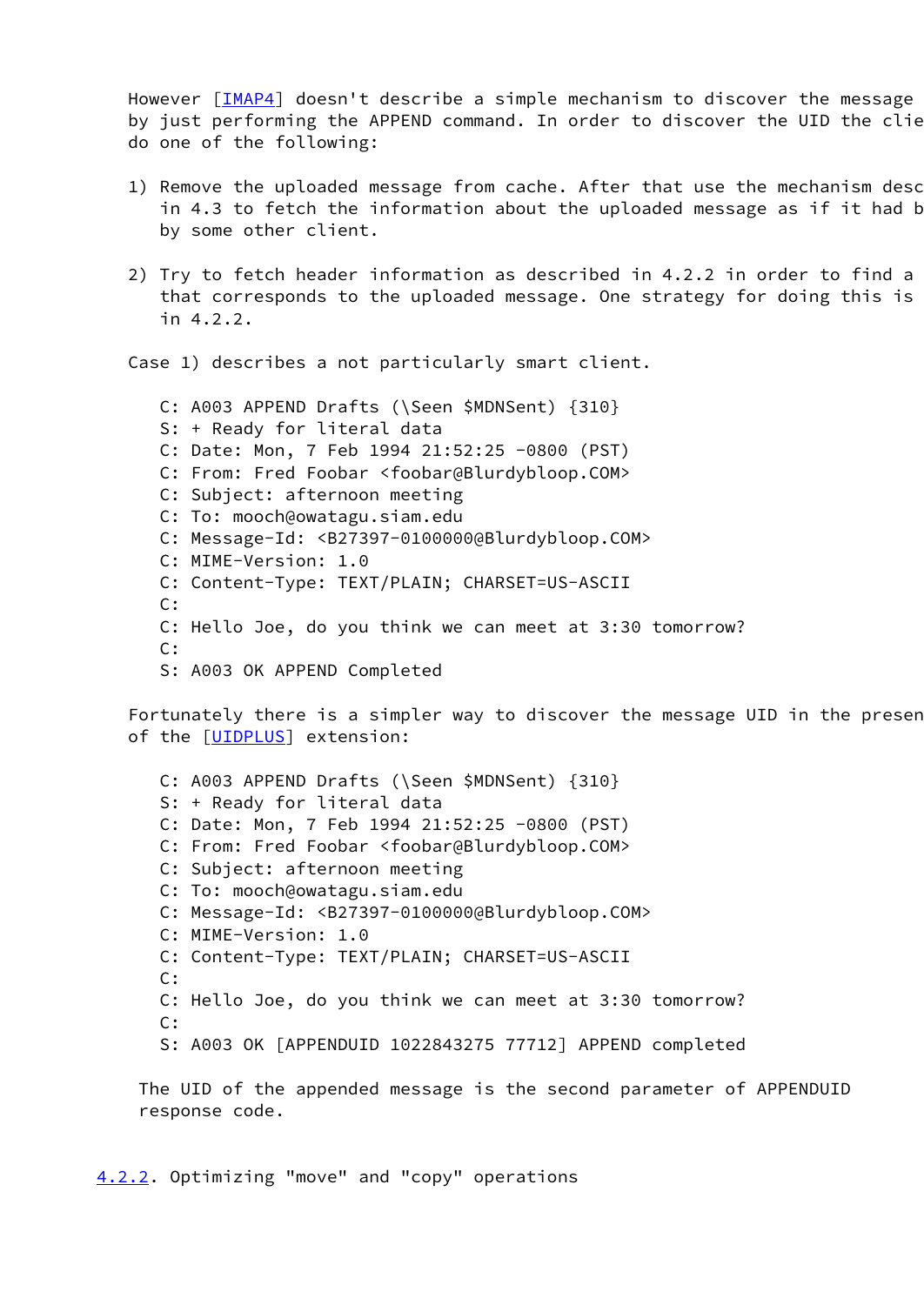Practical experience with IMAP, and other mailbox access protocols that support multiple mailboxes suggests that moving a message from one mailbox to another is an extremely common operation.

<span id="page-7-0"></span>[4.2.2.1](#page-7-0). Moving a message between two mailboxes on the same server

 In IMAP4 a "move" operation between two mailboxes on the same server is really a combination of a COPY operation and a STORE +FLAGS (\Deleted) operation. This makes good protocol sense for IMAP, but it leaves a simple-minded disconnected client in the silly position of deleting and possibly expunging its cached copy of a message, then fetching an identical copy via the network.

 However, the presence of the UIDPLUS extension in the server can help: C: A001 UID COPY 567,414 "Interesting Messages"

S: A001 OK [COPYUID 1022843275 414,567 5:6] Completed

 This tells the client that the message with UID 414 in the current mailbox was successfully copied to the mailbox "Interesting Messages" and was given the UID 5, and that the message with UID 567 was given the UID 6.

 In the absence of UIDPLUS extension support in the server the following trick can be used. By including the Message-ID: header and the INTERNALDATE data item as part of the descriptor, the client can check the descriptor of a "new" message against messages that are already in its cache, and avoid fetching the extra copy. Of course, it's possible that the cost of checking to see if the message is already in the local cache may exceed the cost of just fetching it, so this technique should not be used blindly. If the MUA implements a "move" command, it makes special provisions to use this technique when it knows that a copy/delete sequence is the result of a "move" command.

 Note, that servers are not required (although they are strongly encouraged with "SHOULD language") to preserve INTERNALDATE when copying messages.

 Also note, since it's theoretically possible for this algorithm to find the wrong message (given sufficiently malignant Message-ID headers), implementors should provide a way to disable this optimization, both permanently and on a message-by-message basis.

Example: Copying a message in the absence of UIDPLUS extension.

 At some point in time the client has fetch the source message and some information was cached:

```
 C: C021 UID FETCH <uids> (BODY.PEEK[] INTERNALDATE FLAGS)
...
     S: * 27 FETCH (UID 123 INTERNALDATE "31-May-2002 05:26:59 -0600"
         FLAGS (\Draft $MDNSent) BODY[] {1036}
     S: ...
     S: Message-Id: <20040903110856.22a127cd@chardonnay>
```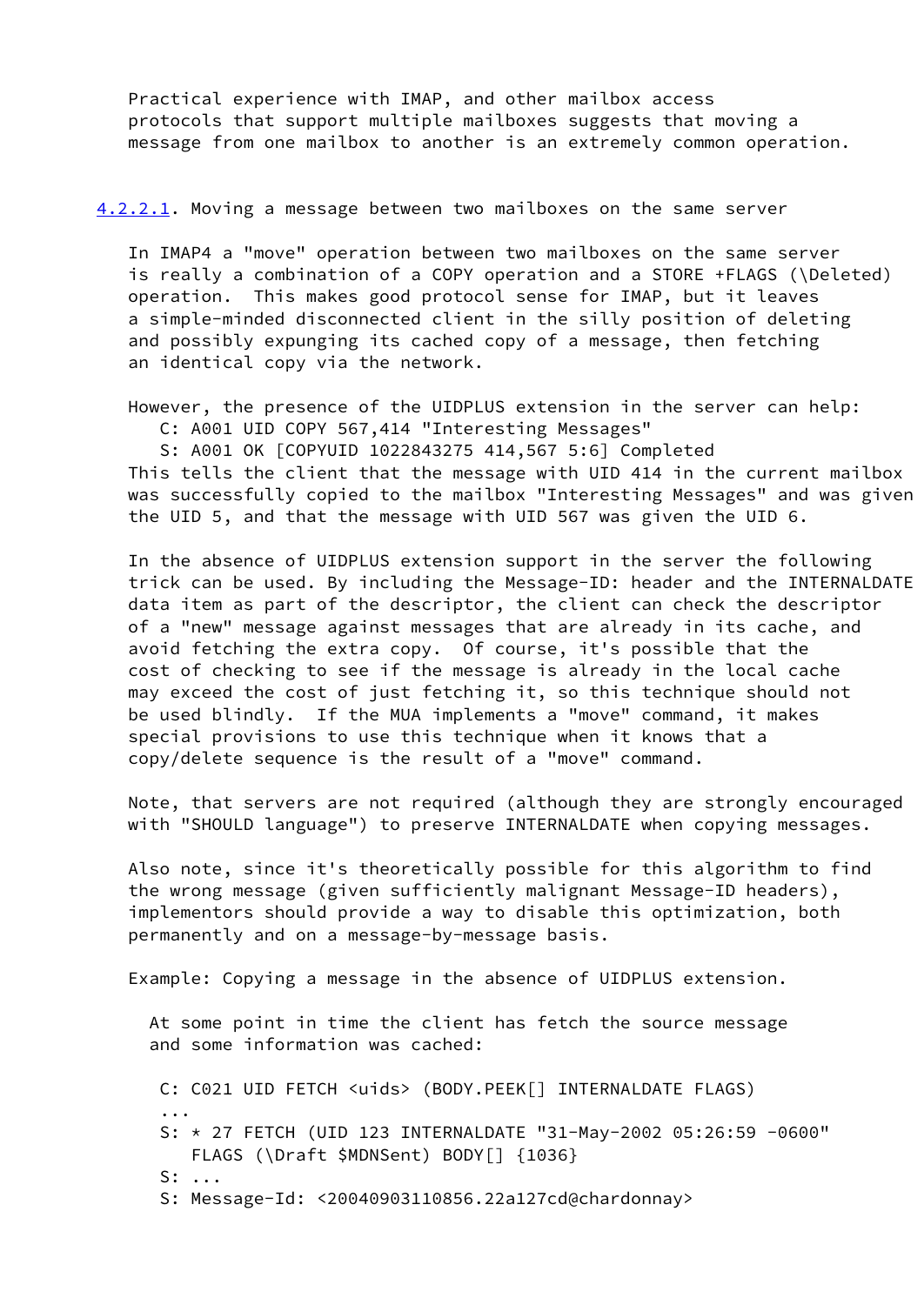S: ... S: ...message body... S: ) ... S: C021 OK fetch completed Later on the client decides to copy the message:

 C: C035 UID COPY 123 "Interesting Messages" S: C035 OK Completed

 As the server hasn't provided the COPYUID response code, the client tries the optimization described above:

 C: C036 SELECT "Interesting Messages" ... C: C037 UID SEARCH ON 31-May-2002 HEADER "Message-Id" "20040903110856.22a127cd@chardonnay" S: SEARCH 12368 S: C037 OK completed

 Note, that if the server has returned multiple UIDs in the SEARCH response the client MUST NOT use any of the returned UID.

<span id="page-8-0"></span>[4.2.2.2](#page-8-0). Moving a message from a remote mailbox to a local

 Moving a message from a remote mailbox to a local is done with FETCH (that includes FLAGS and INTERNALDATE) followed by UID STORE <uid> +FLAGS.SILENT (\Deleted):

 C: A003 UID FETCH 123 (BODY.PEEK[] INTERNALDATE FLAGS) S: \* 27 FETCH (UID 123 INTERNALDATE "31-May-2002 05:26:59 -0600" FLAGS (\Seen \$MDNSent) BODY[] S: ...message body...

- 
- S: )
- S: A003 OK UID FETCH completed
- C: A004 UID STORE <uid> +FLAGS.SILENT (\Deleted)
- S: A004 STORE completed

 Note, that there is no reason to fetch the message during synchronization if it's already in the client's cache. Also, the client SHOULD preserve delivery date in the local cache.

<span id="page-8-1"></span>[4.2.2.3](#page-8-1). Moving a message from a local mailbox to a remote

Moving a message from a local mailbox to a remote is done with APPEND:

 C: A003 APPEND Drafts (\Seen \$MDNSent) "31-May-2002 05:26:59 -0600" {310} S: + Ready for literal data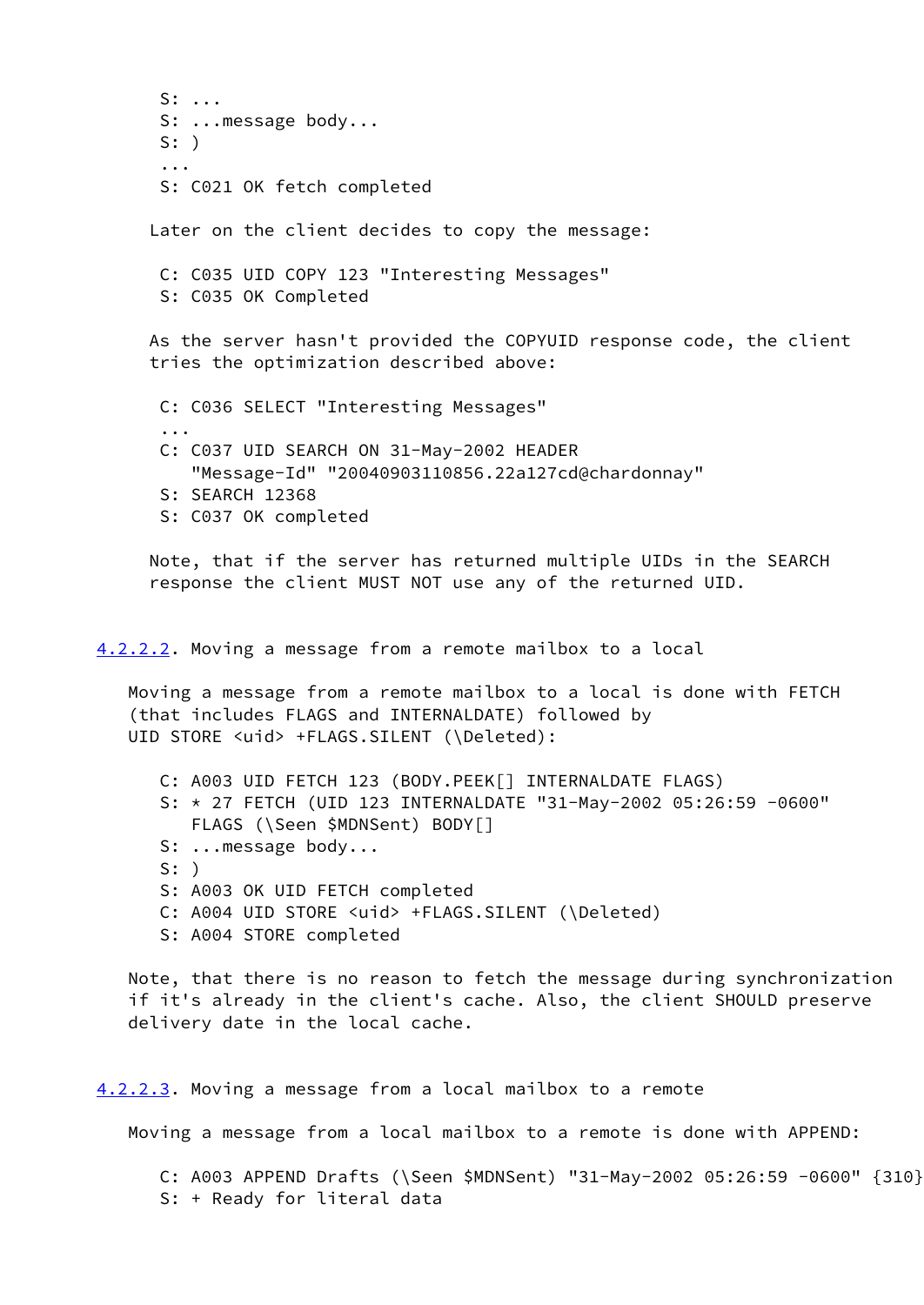```
 C: Date: Mon, 7 Feb 1994 21:52:25 -0800 (PST)
   C: From: Fred Foobar <foobar@Blurdybloop.COM>
   C: Subject: afternoon meeting
   C: To: mooch@owatagu.siam.edu
   C: Message-Id: <B27397-0100000@Blurdybloop.COM>
   C: MIME-Version: 1.0
   C: Content-Type: TEXT/PLAIN; CHARSET=US-ASCII
   C:
   C: Hello Joe, do you think we can meet at 3:30 tomorrow?
   C:
   S: A003 OK [APPENDUID 1022843275 77712] completed
The client SHOULD specify delivery date from the local cache in the APPEND.
If the [LITERAL+] extension is available, the client can save a round trip*:
   C: A003 APPEND Drafts (\Seen $MDNSent) "31-May-2002 05:26:59 -0600" {310+}
   C: Date: Mon, 7 Feb 1994 21:52:25 -0800 (PST)
   C: From: Fred Foobar <foobar@Blurdybloop.COM>
   C: Subject: afternoon meeting
   C: To: mooch@owatagu.siam.edu
   C: Message-Id: <B27397-0100000@Blurdybloop.COM>
   C: MIME-Version: 1.0
   C: Content-Type: TEXT/PLAIN; CHARSET=US-ASCII
   C:
   C: Hello Joe, do you think we can meet at 3:30 tomorrow?
   C:
   S: A003 OK [APPENDUID 1022843275 77712] completed
* - Note that there is a risk that the server will reject the message due to
    its size. If this happens, the client will waste bandwidth transferring
    the whole message. If the client wouldn't have used the LITERAL+, this
    could have been avoided:
   C: A003 APPEND Drafts (\Seen $MDNSent) "31-May-2004 05:26:59 -0600"
      {16777215}
   S: A003 NO Sorry, message is too big
```
<span id="page-9-0"></span>[4.2.2.4](#page-9-0). Moving a message between two mailboxes on different servers

 Moving a message between two mailbox on two different servers is a combination of the operations described in 4.2.2.2 followed by the operations described in 4.2.2.3.

<span id="page-9-1"></span>[4.2.2.5](#page-9-1). Uploading multiple messages to a remote mailbox with MULTIAPPEND

 When there is a need to upload multiple messages to a remote mailbox (e.g. as per 4.2.2.3), the presence of certain IMAP extensions may significantly improve performance. One of them is [[MULTIAPPEND](#page-28-1)].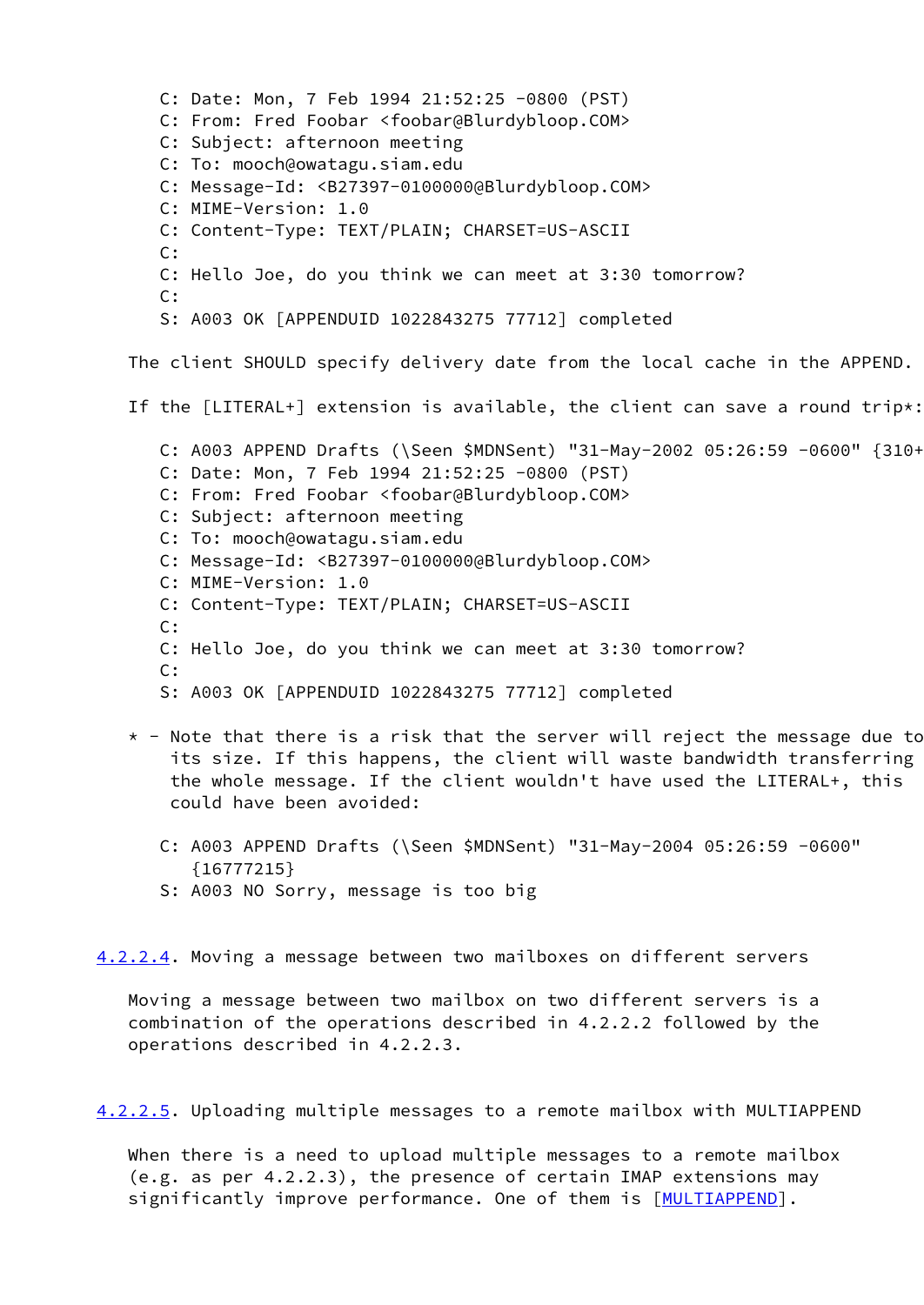For some mail stores opening a mailbox for appending might be expensive. [\[MULTIAPPEND](#page-28-1)] tells the server to open mailbox once (instead of opening and closing it "n" times per "n" messages to be uploaded) and keep it open while a group of messages is being uploaded to the server.

Also, if the server supports both [[MULTIAPPEND](#page-28-1)] and [LITERAL+] extensions, the entire upload is accomplished in a single command/response round trip.

Note: Client implementors should be aware, that [\[MULTIAPPEND](#page-28-1)] performs append of multiple messages atomically. This means, for example, if there is not enough space to save "n"-th message (or the message has invalid structure and is rejected by the server) after successful upload of "n-1" messages, the whole upload operation fails and no message will be saved in the mailbox. Although, this behavior might be desirable in certain situations, it might not be what you want. Otherwise, the client should use the regular APPEND command [\(Section](#page-8-1) [4.2.2.3](#page-8-1)), possibly utilizing the [LITERAL+] extension. See also [section 5.1](#page-21-0) for discussions about error recovery.

 Note: MULTIAPPEND can be used together with the UIDPLUS extension in a way similar to what was described in [section 4.2.1](#page-5-0). [\[MULTIAPPEND](#page-28-1)] extends the syntax of the APPENDUID response code to allow for multiple message UIDs in the second parameter.

## Example:

 An example below demonstrates the use of MULTIAPPEND together with UIDPLUS (synchronization points where the client waits for confirmations from the server are marked with "<--->"):

 C: A003 APPEND Jan-2002 (\Seen \$MDNSent) "31-May-2002 05:26:59 -0600" {310}  $\left\langle ---\right\rangle$  S: + Ready for literal data C: Date: Mon, 7 Feb 1994 21:52:25 -0800 (PST) C: From: Fred Foobar <foobar@Blurdybloop.COM> C: Subject: afternoon meeting C: To: mooch@owatagu.siam.edu C: Message-Id: <B27397-0100000@Blurdybloop.COM> C: MIME-Version: 1.0 C: Content-Type: TEXT/PLAIN; CHARSET=US-ASCII C: C: Hello Joe, do you think we can meet at 3:30 tomorrow? C: (\Seen) " 1-Jun-2002 22:43:04 -0800" {286}  $\left\langle --->\right\rangle$  S: + Ready for literal data C: Date: Mon, 7 Feb 1994 22:43:04 -0800 (PST) C: From: Joe Mooch <mooch@OWaTaGu.siam.EDU> C: Subject: Re: afternoon meeting C: To: foobar@blurdybloop.com C: Message-Id: <a0434793874930@OWaTaGu.siam.EDU> C: MIME-Version: 1.0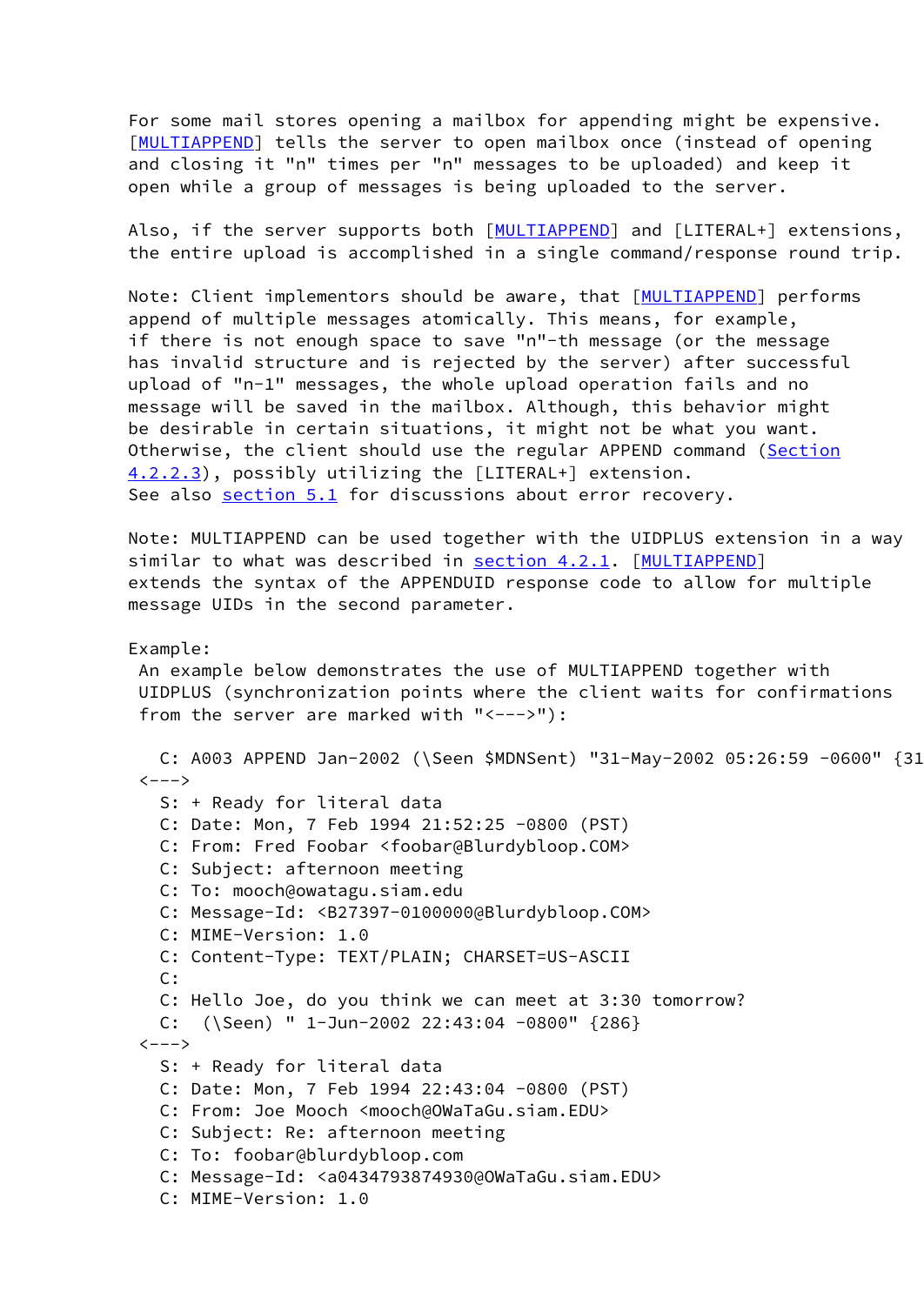```
 C: Content-Type: TEXT/PLAIN; CHARSET=US-ASCII
   C:
   C: 3:30 is fine with me.
  C: S: A003 OK [APPENDUID 1022843275 77712,77713] completed
The upload takes 3 round trips.
Example:
The example above was modified for the case when the server supports
MULTIAPPEND, LITERAL+ and UIDPLUS. The upload takes only 1 round trip.
  C: A003 APPEND Jan-2002 (\Seen $MDNSent) "31-May-2002 05:26:59 -0600" {310+}
  C: Date: Mon, 7 Feb 1994 21:52:25 -0800 (PST)
  C: From: Fred Foobar <foobar@Blurdybloop.COM>
   C: Subject: afternoon meeting
   C: To: mooch@owatagu.siam.edu
   C: Message-Id: <B27397-0100000@Blurdybloop.COM>
   C: MIME-Version: 1.0
   C: Content-Type: TEXT/PLAIN; CHARSET=US-ASCII
   C:
   C: Hello Joe, do you think we can meet at 3:30 tomorrow?
   C: (\Seen) " 1-Jun-2002 22:43:04 -0800" {286+}
   C: Date: Mon, 7 Feb 1994 22:43:04 -0800 (PST)
  C: From: Joe Mooch <mooch@OWaTaGu.siam.EDU>
  C: Subject: Re: afternoon meeting
   C: To: foobar@blurdybloop.com
   C: Message-Id: <a0434793874930@OWaTaGu.siam.EDU>
   C: MIME-Version: 1.0
   C: Content-Type: TEXT/PLAIN; CHARSET=US-ASCII
   C:
  C: 3:30 is fine with me.
  C:
  S: A003 OK [APPENDUID 1022843275 77712,77713] completed
```
# <span id="page-11-0"></span>[4.2.3](#page-11-0). Replaying local flag changes

 The disconnected client uses STORE command to synchronize local flag state with the server. The disconnected client SHOULD use +FLAGS. SILENT or -FLAGS. in order to set or unset flags modified by the user while offline. The FLAGS form MUST NOT be used, as there is a risk that this will overwrite flags on the server that has been changed by some other client.

### Example:

 For the message with UID 15, the disconnected client stores the following flags \Seen and \$Highest. The flags were modified on the server by some oth client: \Seen, \Answered and \$Highest.

While offline the user requested to remove \$Highest flags and to add \Delet The flag synchronization sequence for the message should look like: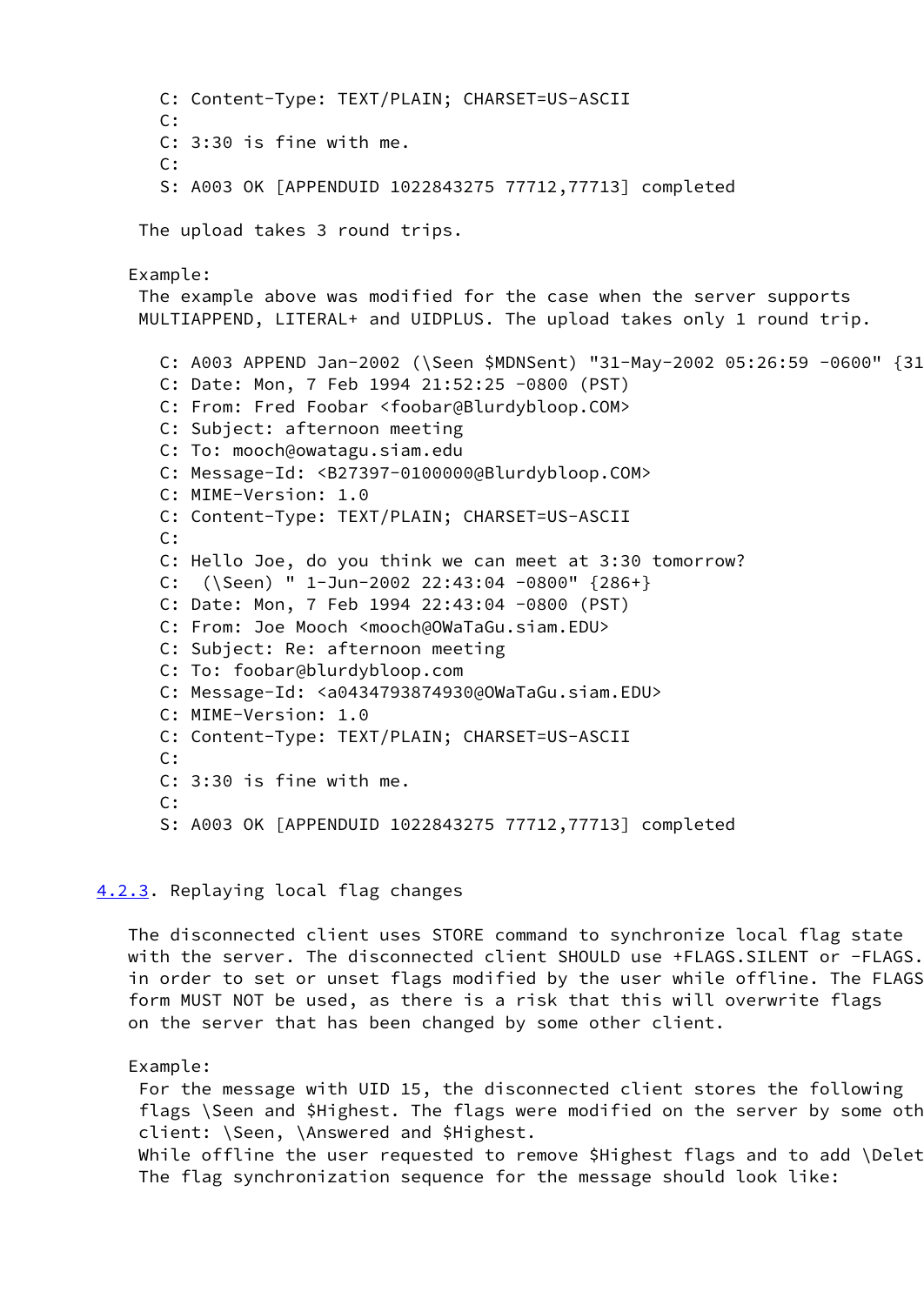C: A001 UID STORE 15 +FLAGS.SILENT (\Deleted) S: A001 STORE completed C: A002 UID STORE 15 -FLAGS.SILENT (\$Highest) S: A002 STORE completed

 If the disconnected client is able to store an additional binary state information (or a piece of information that can take a value from a predefine set of values) in the local cache of an IMAP mailbox or in a local mailbox (e.g. message priority), and if the server supports storing of arbitrary keywords, the client MUST use keywords to store this state on the server.

Example:

Imagine a speculative mail client that can mark a message as one of work-re (\$Work), personal (\$Personal) or spam (\$Spam). In order to mark a message a personal the client issues:

 C: A001 UID STORE 15 +FLAGS.SILENT (\$Personal) S: A001 STORE completed C: A002 UID STORE 15 -FLAGS.SILENT (\$Work \$Spam) S: A002 STORE completed

In order to mark the message as neither work, nor personal, not spam, the c issues:

 C: A003 UID STORE 15 -FLAGS.SILENT (\$Personal \$Work \$Spam) S: A003 STORE completed

<span id="page-12-0"></span>[4.2.4](#page-12-0). Processing mailbox compression (EXPUNGE) requests

A naive disconnected client implementation that supports compressing a mailb while offline may decide to issue an EXPUNGE command to the server in order to expunge messages marked \Deleted. The problem with this command during synchronization is that it permanently erases all messages with the \Deleted i.e. even those messages that were marked as \Deleted on the server while the was offline. Doing this might result in an unpleasant surprise for the user.

Fortunately the [\[UIDPLUS](#page-27-1)] extension can help in this case as well. The exten introduces UID EXPUNGE command, that, unlike EXPUNGE, takes a UID set parame that lists UIDs of all messages that can be expunged. When processing this c the server erases only messages with \Deleted flag listed in the UID list. T messages not listed in the UID set will not be expunged even if they have the flag set.

Example: While offline 3 messages with UIDs 7, 27 and 65 were marked \Delete when the user requested to compress the open mailbox. Another client marke a message \Deleted on the server (UID 34). During synchronization the disconnected client issues:

 C: A001 UID EXPUNGE 7,27,65 S: \* ... EXPUNGE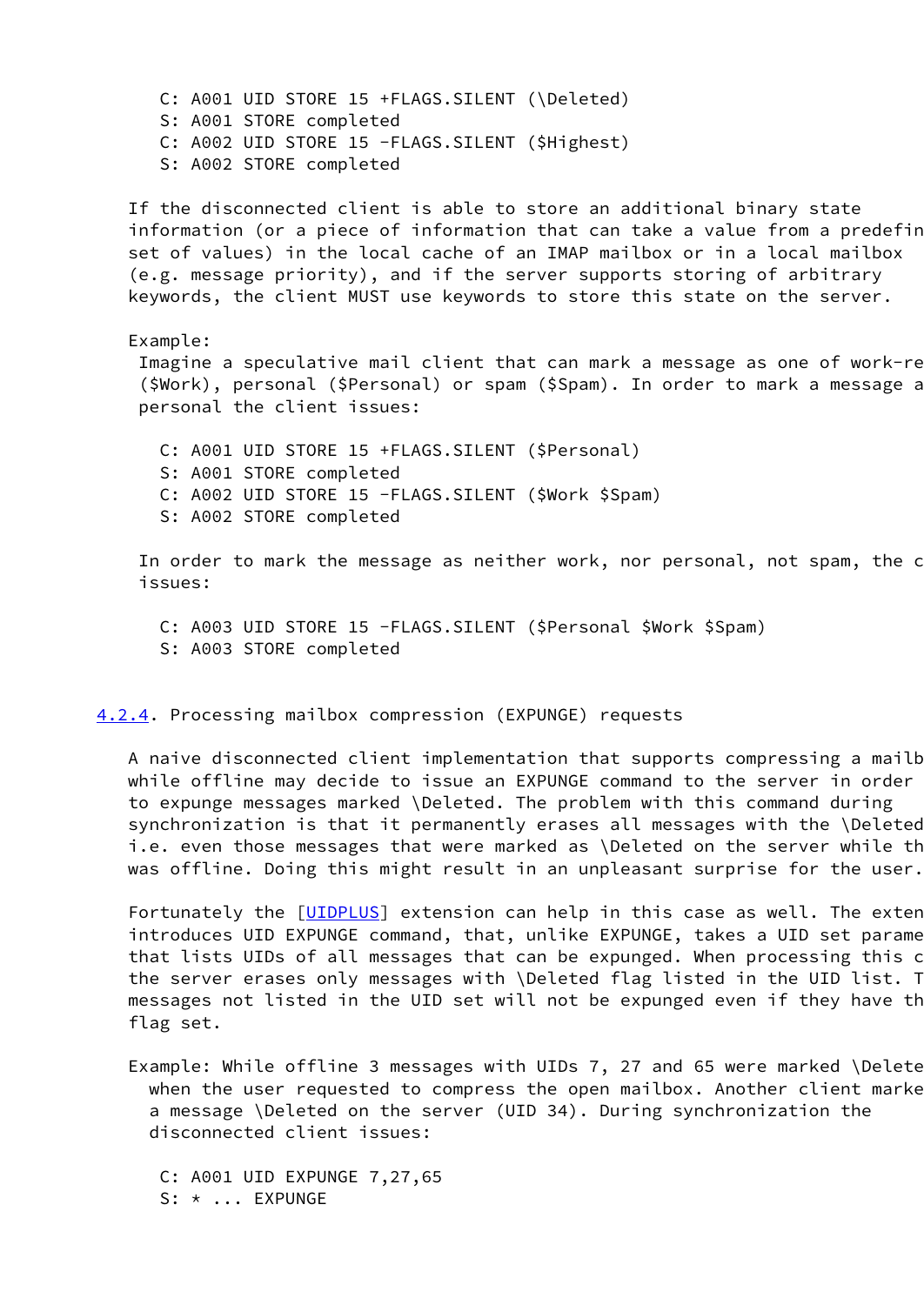S: \* ... EXPUNGE S: \* ... EXPUNGE S: A001 UID EXPUNGE completed

If another client issues UID SEARCH DELETED command (to find all messages \Deleted flag) before and after the UID EXPUNGE it will get:

 Before: C: B001 UID SEARCH DELETED S: \* SEARCH 65 34 27 7 S: B001 UID SEARCH completed

 After: C: B002 UID SEARCH DELETED S: \* SEARCH 34 S: B002 UID SEARCH completed

In the absence of the [[UIDPLUS](#page-27-1)] extension the following sequence of command used as an approximation. Note: It's possible for another client to mark add messages as deleted while this sequence is being performed. In this case, th additional messages will be expunged as well.

- 1). Find all messages marked \Deleted on the server:
	- C: A001 UID SEARCH DELETED
	- S: \* SEARCH 65 34 27 7
	- S: A001 UID SEARCH completed
- 2). Find all messages that must not be erased (for the previous example the list will consist of the message with UID 34)
- 3). Temporary remove \Deleted flag on all messages found in step 2)
	- C: A002 UID STORE 34 -FLAGS.SILENT (\Deleted)
	- S: A002 UID STORE completed

4). Expunge the mailbox

 C: A003 EXPUNGE S: \* 20 EXPUNGE S: \* 7 EXPUNGE S: \* 1 EXPUNGE S: A003 EXPUNGE completed

Here message with UID 7 has message number 1; with UID 27 - message number 7 and with UID 65 - message number 20.

5). Restore \Deleted flag on all messages found when performing step 2)

 C: A004 UID STORE 34 +FLAGS.SILENT (\Deleted) S: A004 UID STORE completed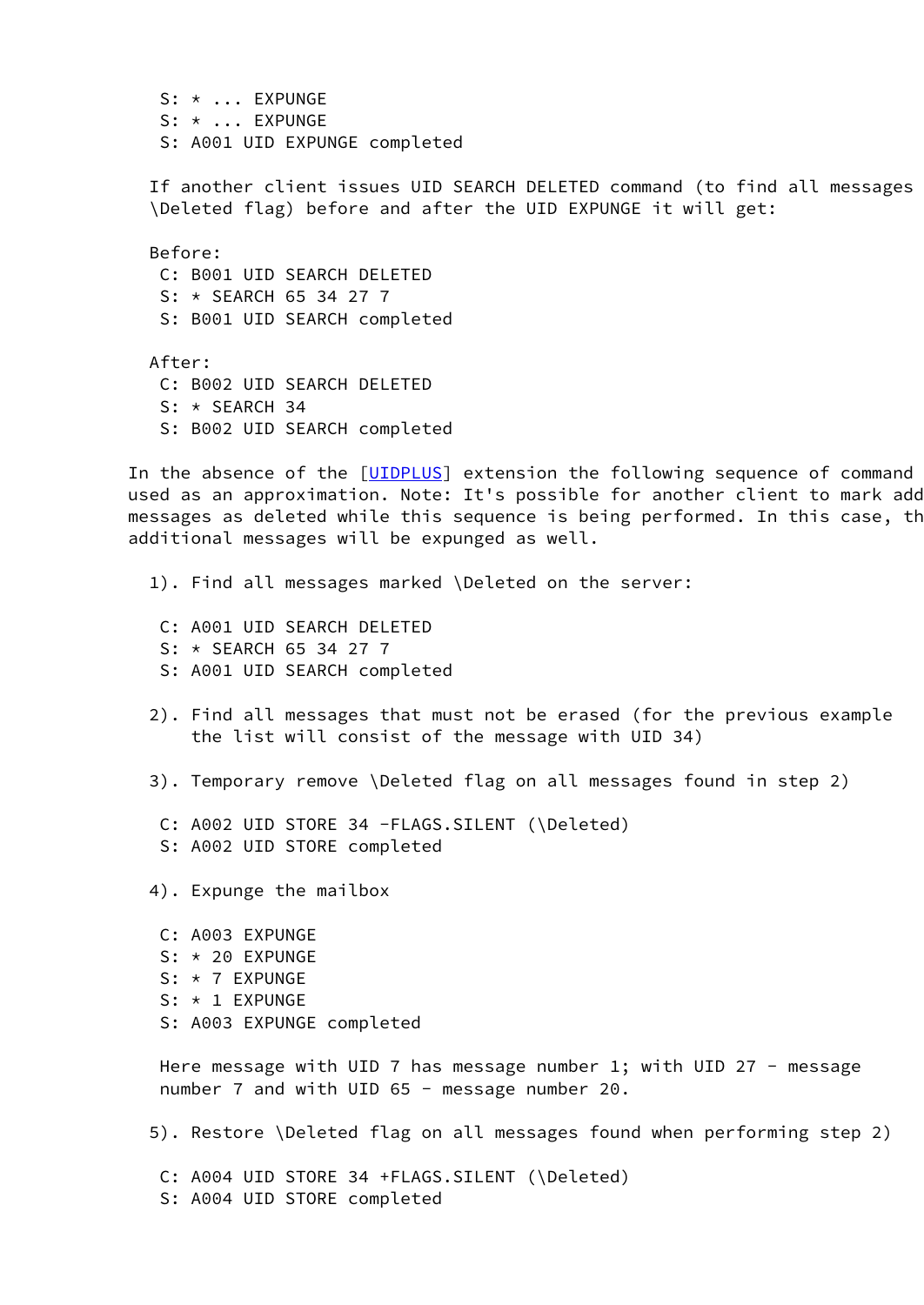### <span id="page-14-0"></span>[4.2.5](#page-14-0). Closing a mailbox

When the disconnected client has to close a mailbox, it should not use CLOSE command, because CLOSE does a silent EXPUNGE ([section 4.2.4](#page-12-0) explains why EXPUNGE should not be used by a disconnected client). It is safe to use CLOSE only if the mailbox was opened with EXAMINE.

 If the mailbox was opened with SELECT, the client can use one of the following commands to implicitly close the mailbox and prevent the silent expunge:

- 1). UNSELECT This is a command described in [[UNSELECT\]](#page-28-2) that works as CLOSE, but doesn't cause the silent EXPUNGE. This command is supported by the server if it reports UNSELECT in its CAPABILITY list.
- 2). SELECT <another\_mailbox> SELECT causes implicit CLOSE without EXPUNGE.
- 3). If the client intends to issue LOGOUT after closing the mailbox, it may just issue LOGOUT, because LOGOUT causes implicit CLOSE without EXPUNGE as well.
- 4). SELECT <non\_existing\_mailbox> if the client knows a mailbox that doesn exist or can't be selected, it MAY SELECT it.

 If the client opened the mailbox with SELECT and just wants to avoid implicit EXPUNGE without closing the mailbox, it may also use the following:

5). EXAMINE <mailbox> - reselect the same mailbox in read-only mode.

<span id="page-14-1"></span>[4.3](#page-14-1). Details of "Normal" synchronization of a single mailbox

 The most common form of synchronization is where the human trusts the integrity of the client's copy of the state of a particular mailbox, and simply wants to bring the client's cache up to date so that it accurately reflects the mailbox's current state on the server.

#### <span id="page-14-2"></span>[4.3.1](#page-14-2). Discovering new messages and changes to old messages

 Let <lastseenuid> represent the highest UID that the client knows about in this mailbox. Since UIDs are allocated in strictly ascending order, this is simply the UID of the last message in the mailbox that the client knows about. Let <lastseenuid+1> represent <lastseenuid>'s UID plus one. Let <descriptors> represent a list consisting of all the FETCH data item items that the implementation considers to be part of the descriptor; at a minimum this is just the FLAGS data item, but it usually also includes BODYSTRUCTURE and [RFC822](https://datatracker.ietf.org/doc/pdf/rfc822).SIZE. At this step <descriptors> SHOULD NOT include [RFC822](https://datatracker.ietf.org/doc/pdf/rfc822).

 With no further information, the client can issue the following two commands: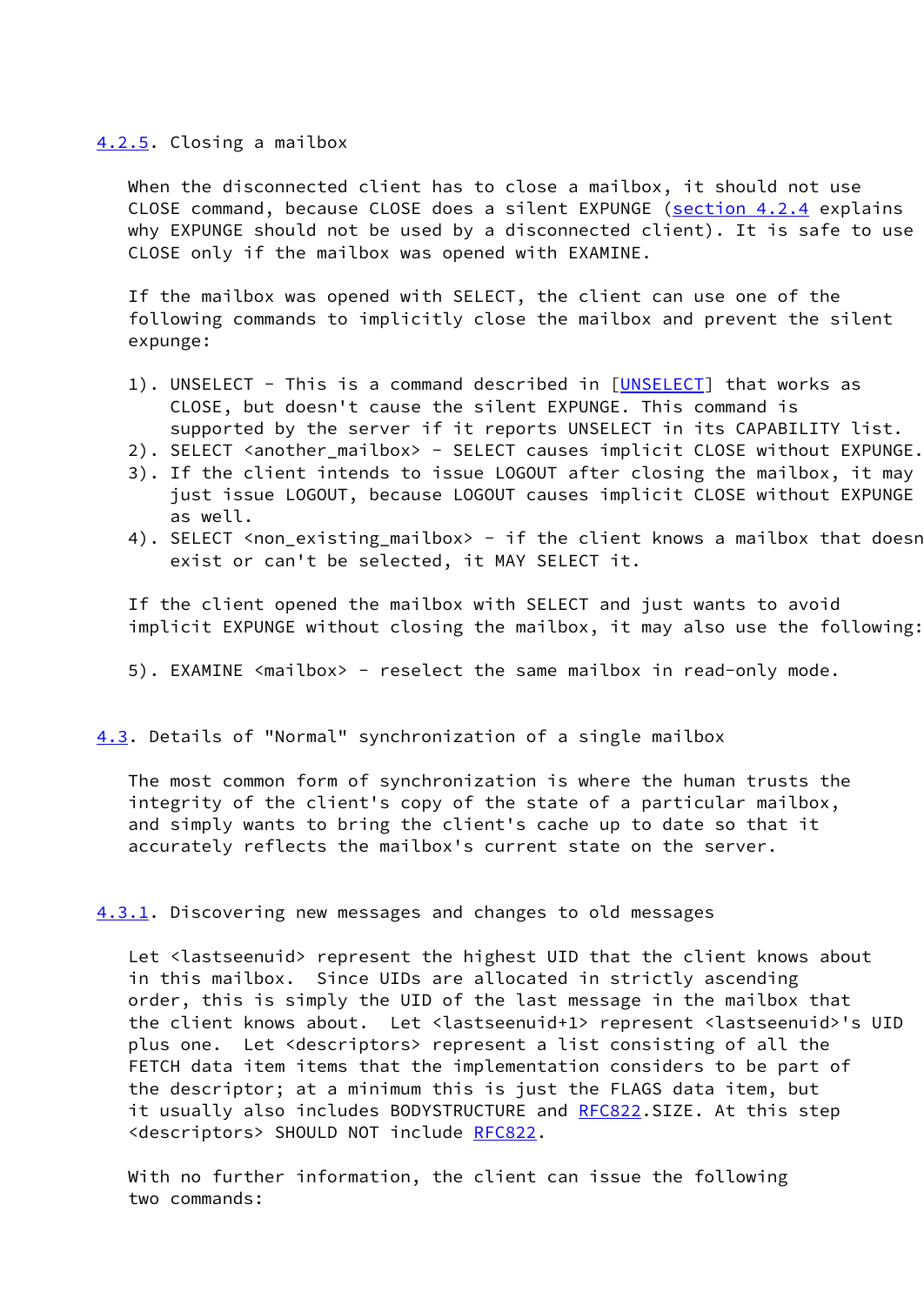tag1 UID FETCH <lastseenuid+1>:\* <descriptors> tag2 UID FETCH 1:<lastseenuid> FLAGS

 The first command will request some information about "new" messages (i.e. messages received by the server since the last synchronization). It will also allow the client to build a message number to UID map (only for new messages). The second command allows the client to

- 1) update cached flags for old messages;
- 2) find out which old messages got expunged;
- 3) build a mapping between message numbers and UIDs (for old messages).

 The order here is significant. We want the server to start returning the list of new message descriptors as fast as it can, so that the client can start issuing more FETCH commands, so we start out by asking for the descriptors of all the messages we know the client cannot possibly have cached yet. The second command fetches the information we need to determine what changes may have occurred to messages that the client already has cached. Note, that the former command should only be issued if the UIDNEXT value cached by the client differs from the one returned by the server. Once the client has issued these two commands, there's nothing more the client can do with this mailbox until the responses to the first command start arriving. A clever synchronization program might use this time to fetch its local cache state from disk, or start the process of synchronizing another mailbox.

 Example of the first FETCH: C: A011 UID fetch 131:\* (FLAGS BODYSTRUCTURE INTERNALDATE [RFC822](https://datatracker.ietf.org/doc/pdf/rfc822).SIZE)

 Note #1: The first FETCH may result in huge volume of data sent by the server. A smart disconnected client should use message ranges (see also section [3.2.1.2 of \[RFC 2683\]\)](https://datatracker.ietf.org/doc/pdf/rfc2683#section-3.2.1.2), so that the user is able to execute a different operation between fetching information for a group of new messages.

 Example: Knowing the new UIDNEXT returned by the server on SELECT or EXAMINE (<uidnext>), the client can split the UID range <lastseenuid+1>:<uidnext> into groups, e.g. 100 messages. After that the client can issue:

 C: A011 UID fetch <lastseenuid+1>:<lastseenuid+100> (FLAGS BODYSTRUCTURE INTERNALDATE [RFC822](https://datatracker.ietf.org/doc/pdf/rfc822).SIZE)

- C: A012 UID fetch <lastseenuid+101>:<lastseenuid+200> (FLAGS BODYSTRUCTURE INTERNALDATE [RFC822](https://datatracker.ietf.org/doc/pdf/rfc822).SIZE)
- ... ...

...

 C: A0FF UID fetch <lastseenuid+901>:<uidnext> (FLAGS BODYSTRUCTURE INTERNALDATE [RFC822](https://datatracker.ietf.org/doc/pdf/rfc822).SIZE)

Note, that without issuing a SEARCH command it is not possible to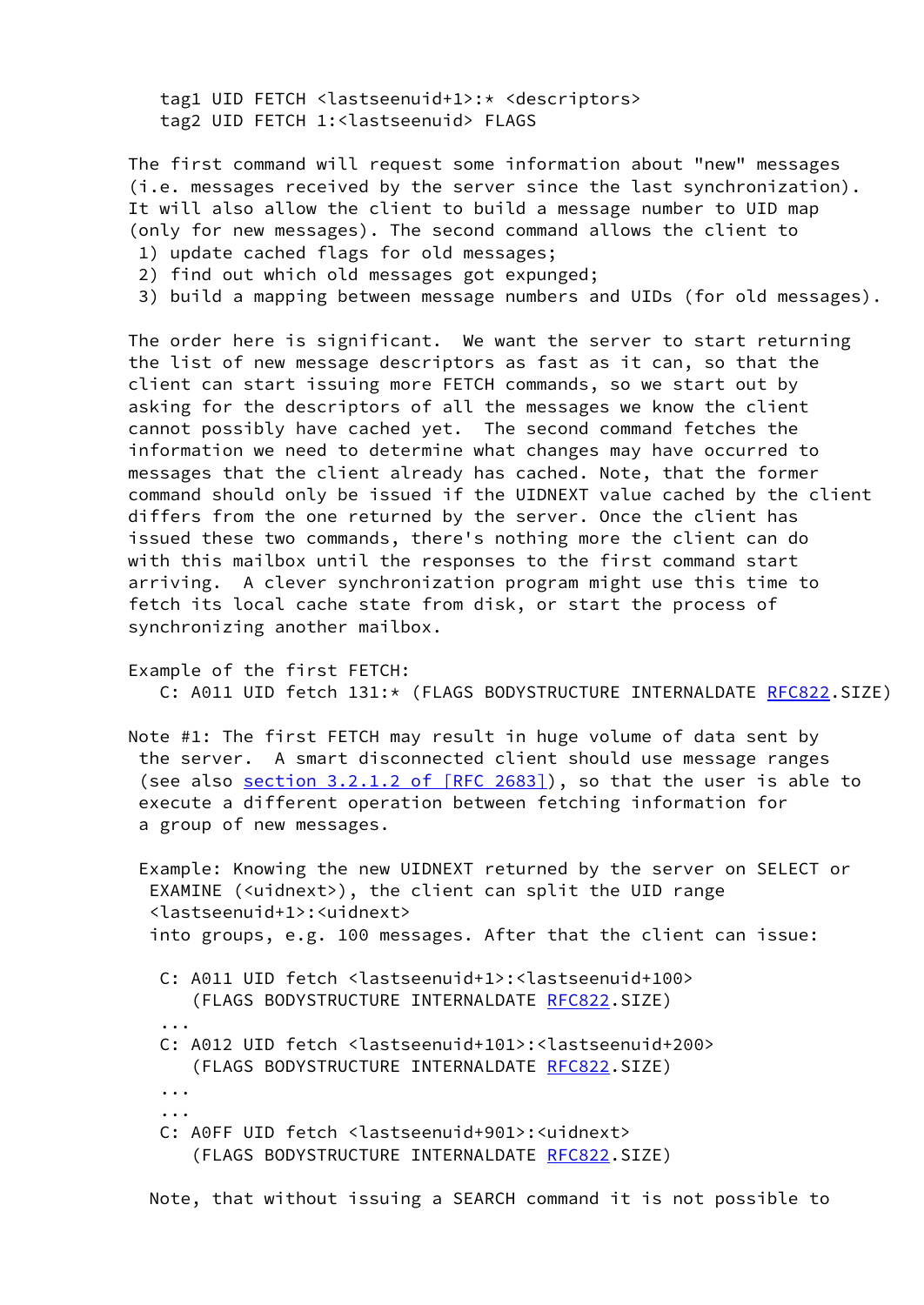determine how many messages will fall into a subrange, as UIDs are not necessarily contiguous.

 Note #2: The client SHOULD ignore any unsolicited EXPUNGE responses received during the first FETCH command. EXPUNGE responses contain message numbers which are useless to a client that doesn't have the message-number-to-UID translation table.

 The second FETCH command will result in zero or more untagged fetch responses. Each response will have a corresponding UID FETCH data item. All messages that didn't have a matching untagged FETCH response MUST be removed from the local cache.

 For example, if the <lastseenuid> had a value 15000 and the local cache contained 3 messages with the UIDs 12, 777 and 14999 respectively, than after receiving the following responses from the server:

S:  $*$  1 FETCH (UID 12 FLAGS (\Seen)) S: \* 2 FETCH (UID 777 FLAGS (\Answered \Deleted))

the client must remove the message with UID 14999 from its local cache.

Note #3: If the client is not interested in flag changes (i.e. the client only wants to know which old messages are still on the server), the second FETCH command can be substituted with:

tag2 UID SEARCH UID 1:<lastseenuid>

 This command will generate less traffic. However an implementor should be aware that in order to build the mapping table from message numbers to UIDs the output of the SEARCH command MUST be sorted first, because there is no requirement for a server to return UIDs in SEARCH response in any particular order.

<span id="page-16-0"></span>[4.3.2](#page-16-0). Searching for "interesting" messages.

This step is either performed entirely on the client (from the information recent in step 4.3.1), entirely on the server or some combination of both. The decision on what is an "interesting" message is up to the client softwar and the human. One easy criterion that should probably be implemented in an client is whether the message is "too big" for automatic retrieval, where "t is a parameter defined in the client's configuration.

Another commonly used criterion is the age of a message. For example, the cl may choose to download only messages received in the last week (in this case would be today's date minus 7 days):

tag3 UID SEARCH UID <uidset> SINCE <date>

 Keep in mind that a date search disregards time and timezone. The client can avoid doing this search if it specified INTERNALDATE in <desc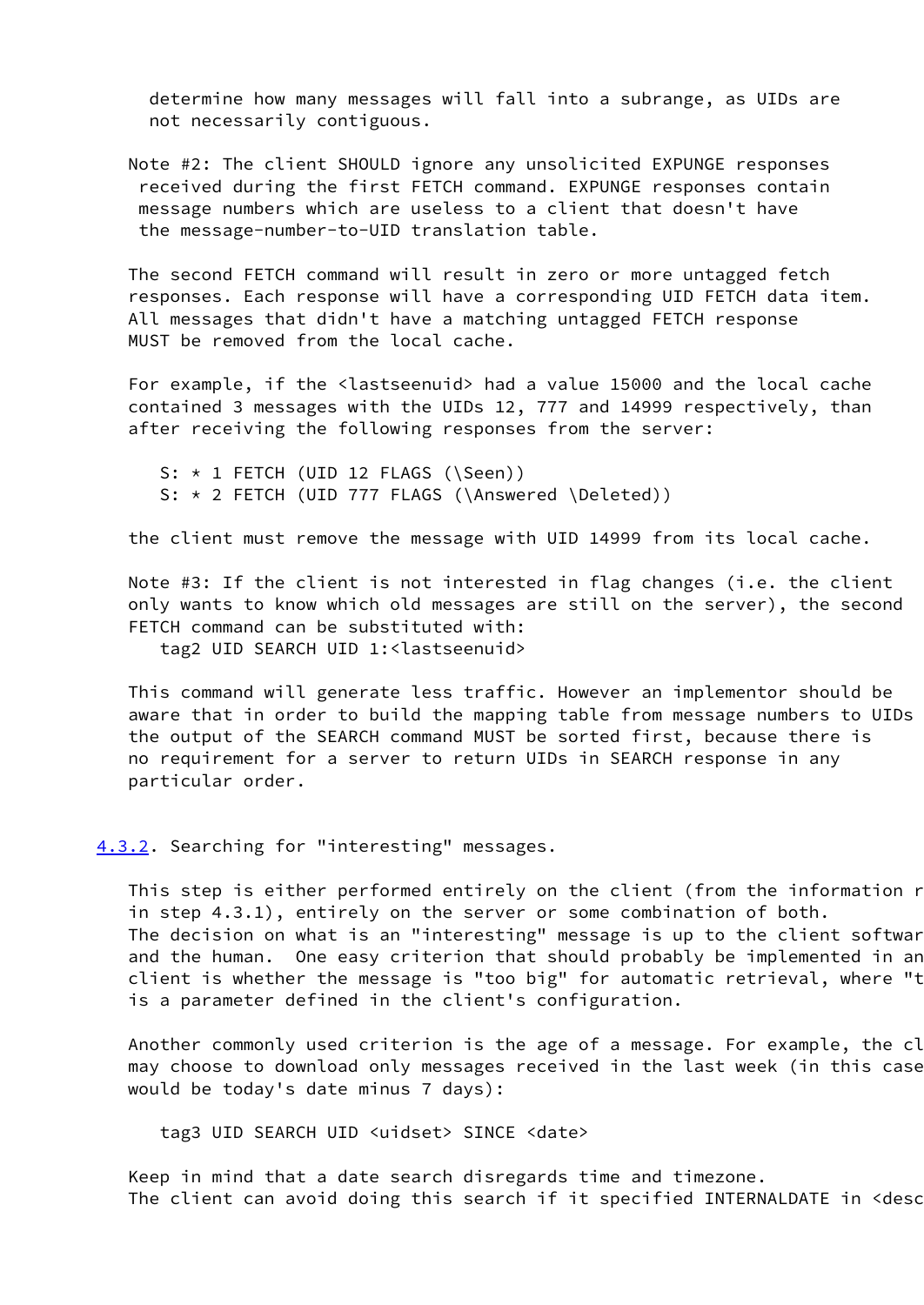on step 4.3.1. If the client did, it can perform the local search on its mes

At this step the client also decides what kind of information about a partic message to fetch from the server. In particular, even for a message that is to be "too big" the client MAY choose to fetch some part(s) of it. For examp if the message is a multipart/mixed containing a text part and a MPEG attach there is no reason for the client not to fetch the text part. The decision of part should or should not be fetched can be based on the information receive the BODYSTRUCTURE FETCH response data item (i.e. if BODYSTRUCTURE was included in the interpret in the interpret in the included in the interpret in the interpret in the interpret in the interpret in the interpret in the i <descriptors> on step 4.3.1).

<span id="page-17-0"></span>[4.3.3](#page-17-0). Populating cache with "interesting" messages.

 Once the client has found out which messages are "interesting", it can start issuing appropriate FETCH commands for "interesting" messages or parts thereof.

 It is important to note that fetching a message into the disconnected client's local cache does NOT imply that the human has (or even will) read the message. Thus, the synchronization program for a disconnected client should always be careful to use the .PEEK variants of the FETCH data items that implicitly set the \Seen flag.

 Once the last descriptor has arrived and the last FETCH command has been issued, the client simply needs to process the incoming fetch items, using them to update the local message cache.

 In order to avoid deadlock problems, the client must give processing of received messages priority over issuing new FETCH commands during this synchronization process. This may necessitate temporary local queuing of FETCH requests that cannot be issued without causing a deadlock. In order to achieve the best use of the "expensive" network connection, the client will almost certainly need to pay careful attention to any flow-control information that it can obtain from the underlying transport connection (usually a TCP connection).

 Note: The requirement stated in the previous paragraph might result in an unpleasant user experience, if followed blindly. For example, the user might be unwilling to wait for the client to finish synchronization before starting to process the user's requests. A smart disconnected client should allow the user to perform requested operations in between IMAP commands which are part of the synchronization process. See also the Note #1 in [section 4.3.1.](#page-14-2)

 Example: After fetching a message BODYSTRUCTURE the client discovers a complex MIME message. Than it decides to fetch MIME headers of the nested MIME messages and some body parts.

 C: A011 UID fetch 11 (BODYSTRUCTURE) S: ...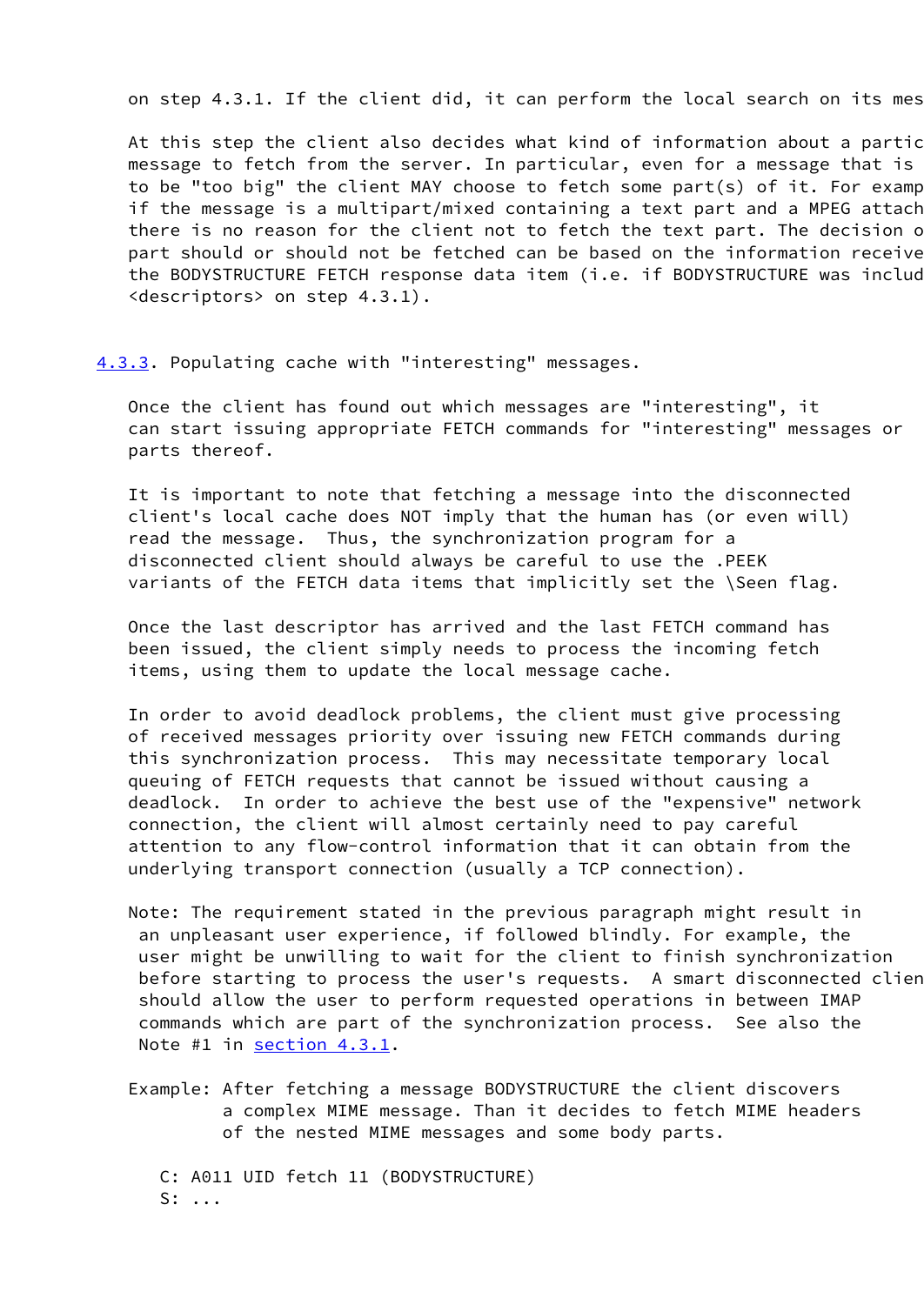C: A012 UID fetch 11 (BODY[HEADER] BODY[1.MIME] BODY[1.1.MIME] BODY[1.2.MIME] BODY[2.MIME] BODY[3.MIME] BODY[4.MIME] BODY[5.MIME] BODY[6.MIME] BODY[7.MIME] BODY[8.MIME] BODY[9.MIME] BODY[10.MIME] BODY[11.MIME] BODY[12.MIME] BODY[13.MIME] BODY[14.MIME] BODY[15.MIME] BODY[16.MIME] BODY[17.MIME] BODY[18.MIME] BODY[19.MIME] BODY[20.MIME] BODY[21.MIME]) S: ... C: A013 UID fetch 11 (BODY[1.1] BODY[1.2]) S: ... C: A014 UID fetch 11 (BODY[3] BODY[4] BODY[5] BODY[6] BODY[7] BODY[8] BODY[9] BODY[10] BODY[11] BODY[13] BODY[14] BODY[15] BODY[16] BODY[21]) S: ...

### <span id="page-18-0"></span>[4.3.4](#page-18-0). User initiated synchronization

After the client has finished the main synchronization process as described 4.3.1-4.3.3, the user may optionally request additional synchronization steps while the client is still online. This is not any different from the process described in 4.3.2 and 4.3.3.

Typical examples are:

- 1) fetch all messages selected in UI.
- 2) fetch all messages marked as \Flagged on the server.

<span id="page-18-1"></span>[4.4](#page-18-1). Special case: descriptor-only synchronization

 For some mailboxes, fetching the descriptors might be the entire synchronization step. Practical experience with IMAP has shown that a certain class of mailboxes (e.g., "archival" mailboxes) are used primarily for long-term storage of important messages that the human wants to have instantly available on demand but does not want cluttering up the disconnected client's cache at any other time. Messages in this kind of mailbox would be fetched exclusively by explicit actions queued by the local MUA. Thus, the only synchronization desirable on this kind of mailbox is fetching enough descriptor information for the user to be able to identify messages for subsequent download.

 Special mailboxes that receive messages from a high volume, low priority mailing list might also be in this category, at least when the human is in a hurry.

<span id="page-18-2"></span>[4.5](#page-18-2). Special case: fast new-only synchronization

 In some cases the human might be in such a hurry that s/he doesn't care about changes to old messages, just about new messages. In this case, the client can skip the UID FETCH command that obtains the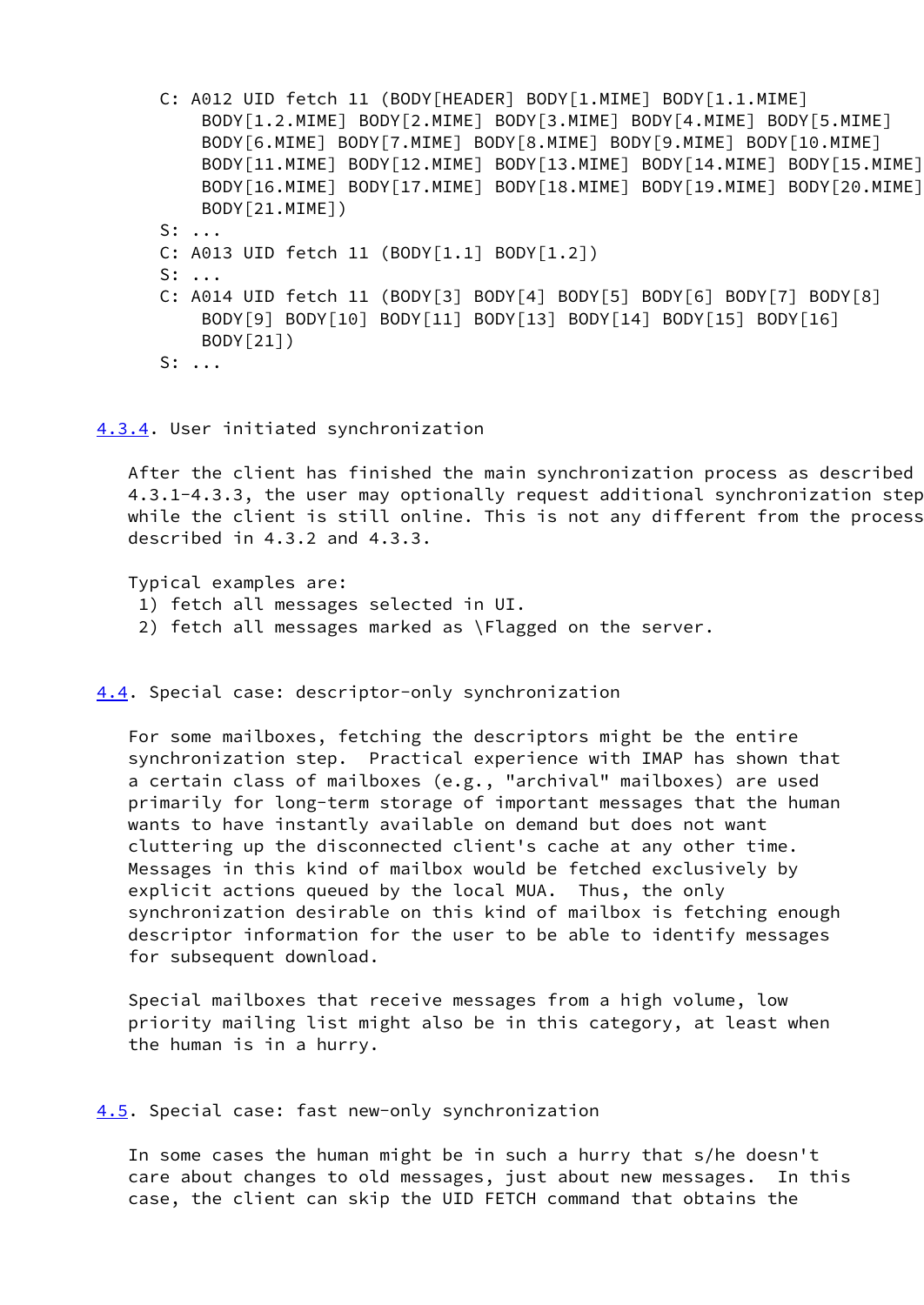flags and UIDs for old messages (1:<lastseenuid>).

# <span id="page-19-1"></span>[4.6](#page-19-1). Special case: blind FETCH

 In some cases the human may know (for whatever reason) that s/he always wants to fetch any new messages in a particular mailbox, unconditionally. In this case, the client can just fetch the messages themselves, rather than just the descriptors, by using a command like:

tag1 UID FETCH <lastseenuid+1>:\* (FLAGS BODY.PEEK[])

 Note, that this example ignores the fact that the messages can be arbitrary long. The disconnected client MUST always check for message size before downloading, unless explicitly told otherwise. A well behaved client should use instead something like the following:

- 1) Issue "tag1 UID FETCH <lastseenuid+1>:\* (FLAGS [RFC822](https://datatracker.ietf.org/doc/pdf/rfc822).SIZE)"
- 2) From the message sizes returned in step 1 construct UID set <required\_messages>
- 3) Issue "tag2 UID FETCH <required\_messages> (BODY.PEEK[])"

## or

- 1) Issue "tag1 UID FETCH <lastseenuid+1>:\* (FLAGS)"
- 2) Construct UID set <old\_uids> from the responses of 1)
- 3) Issue "tag2 SEARCH UID <old\_uids> SMALLER <message\_limit>" Construct UID set <required\_messages> from the result of the SEARCH command.
- 4) Issue "tag3 UID FETCH <required\_messages> (BODY.PEEK[])"

# or

- 1) Issue "tag1 UID FETCH <lastseenuid+1>:\* (FLAGS BODY.PEEK[]<0.<length>>)" where <length> should be replaced with the maximal message size the client is willing to download. Note: In response to such a command, the server will only return partial data if the message is longer than <length>. It will return the full message data for any message whose size is smaller than or equal to <length>. In the former case, the client will not be able to extract the full [MIME] structure of the message from the truncated data, so the client should include BODYSTRUCTURE in the UID FETCH command as well.
- <span id="page-19-0"></span>[5](#page-19-0). Implementation considerations

 Below are listed some common implementation pitfalls that should be considered when implementing a disconnected client.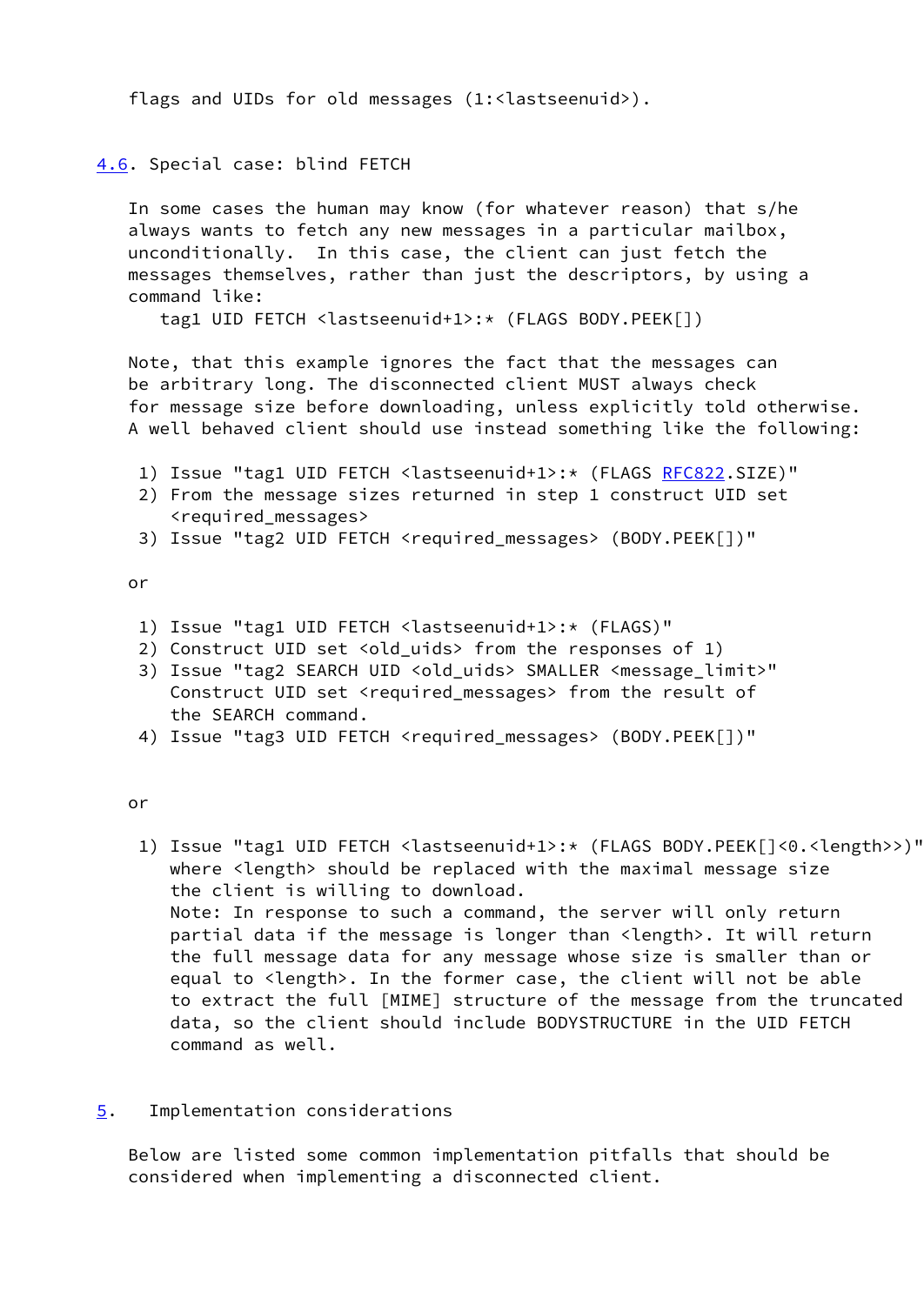1) Implementing fake UIDs on the client.

 A message scheduled to be uploaded has no UID, as UIDs are selected by the server. The client may implement fake UIDs internally in order to reference not yet uploaded messages in further operations. For example, a message could be scheduled to be uploaded, but subsequently marked as d to another mailbox). Here the client MUST NOT under any circumstances sent these fake UIDs to the server. Also, client implementors should be reminded that according to [\[IMAP4\]](#page-27-0) an UID is a 32bit unsigned integer excluding  $0.$  So, both 4294967295 and 2147483648 are valid UIDs and  $0$  and are both invalid. Some disconnected mail clients have been known to send negative numbers (e.g. "-1") as message UIDs to servers during synchroniz

 Example 1: The user starts composing a new message, edits it, saves it, continues to edit and saves it again.

 A disconnected client may record in its replay log (log of operations to be replayed on the server during synchronization) the sequence of operations as shown below. For the purpose of this example we assume that all draft messages are stored in the mailbox called Drafts on an IMAP server. We will also use the following conventions:

 <old\_uid> UID of the intermediate version of the draft when it was saved for the first time. This is a fake UID generated on the client. <new\_uid> UID of the final version of the draft. This is another fake UID generated on the client.

- 1). APPEND Drafts (\Seen \$MDNSent \Drafts) {<nnn>} ...first version of the message follows...
- 2). APPEND Drafts (\Seen \$MDNSent \Drafts) {<mmm>} ...final version of the message follows...
- 3). STORE <old\_uid> +FLAGS (\Deleted)

 Step 1 corresponds to the first attempt to save the draft message, step 2 corresponds to the second attempt to save the draft message and the step 3 deletes the first version of the draft message saved in step 1.

 A naive disconnected client may send the command in step 3 without replacing the fake client generated <old\_uid> with the value returned by the server in step 1. A server will probably reject this command, which will make the client believe that the synchronization sequence has failed.

- 2) [Section 5.1](#page-21-0) talks about common implementation errors related to error recovery during playback.
- 3) Don't assume that the disconnected client is the only client used by the user.

 <<Is the example below is generic enough to be moved elsewhere?>> Example 2: Some clients may use the \Deleted flag as an indicator that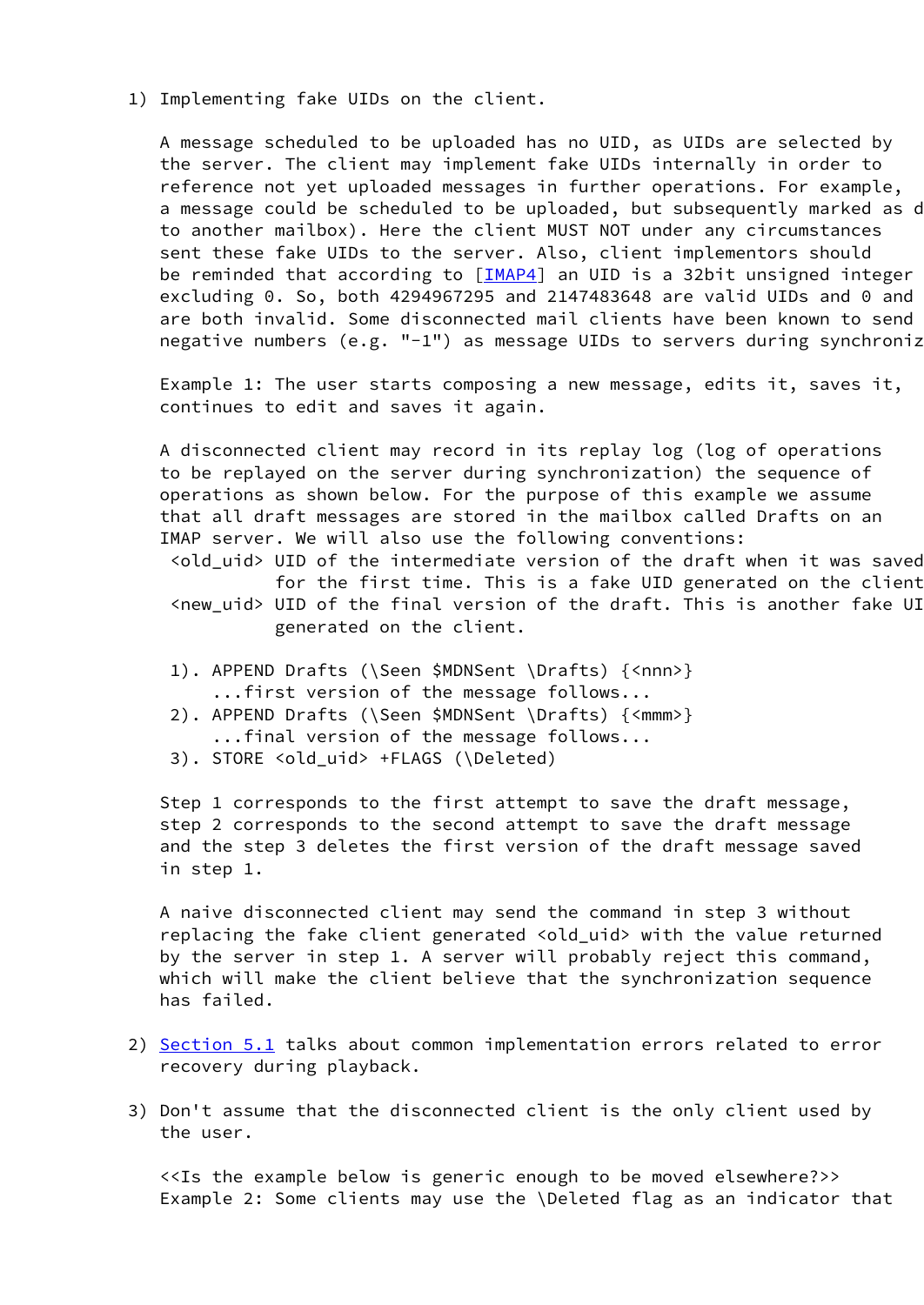the message should not appear in the user's view. Usage of the \Deleted flag for this purpose is not safe, as other clients (e.g. online clients) might EXPUNGE the mailbox at any time.

4) Beware of data dependencies between synchronization operations.

 It might be very tempting for a client writer to perform some optimizations on the playback log. Such optimizations might include removing redundant operations (for example, see the optimization #2 in [section 5.3](#page-23-0)), or their reordering.

 It is not always safe to reorder or remove redundant operations during synchronization, because some operations may have dependencies. So if in doubt, don't do this. The following example demonstrates this:

 Example 3: The user copies a message out of a mailbox and then deletes the mailbox.

 C: A001 SELECT Old-Mail S: ... C: A002 UID COPY 111 ToDo S: A002 OK [COPYUID 1022843345 111 94] Copy completed ... C: A015 CLOSE S: A015 OK Completed C: A016 DELETE Old-Mail S: A016 OK Mailbox deletion completed successfully

 If the client performs DELETE (tag A016) first and COPY (tag A002) second, than the COPY fails. Also, the message that the user so carefully copied into another mailbox, has been lost.

### <span id="page-21-0"></span>[5.1](#page-21-0). Error recovery during playback

 Error recovery during synchronization is one of the trickiest parts to get right. Below, we will discuss certain error conditions and suggest possible choices to handle them:

1). Lost connection to the server.

The client MUST remember the current position in playback (replay) log replay it starting from the interrupted operation (the last command issued by the client, but not acknowledged by the server) next time it successfully connects to the same server. If the connection was lost wh executing a non-idempotent IMAP command (see the definition in Section reconnected the client MUST make sure that the interrupted command was indeed not executed. If it wasn't executed, the client must restart pla from the interrupted command, otherwise from the following command.

When reconnected, care must be taken in order to properly reapply logic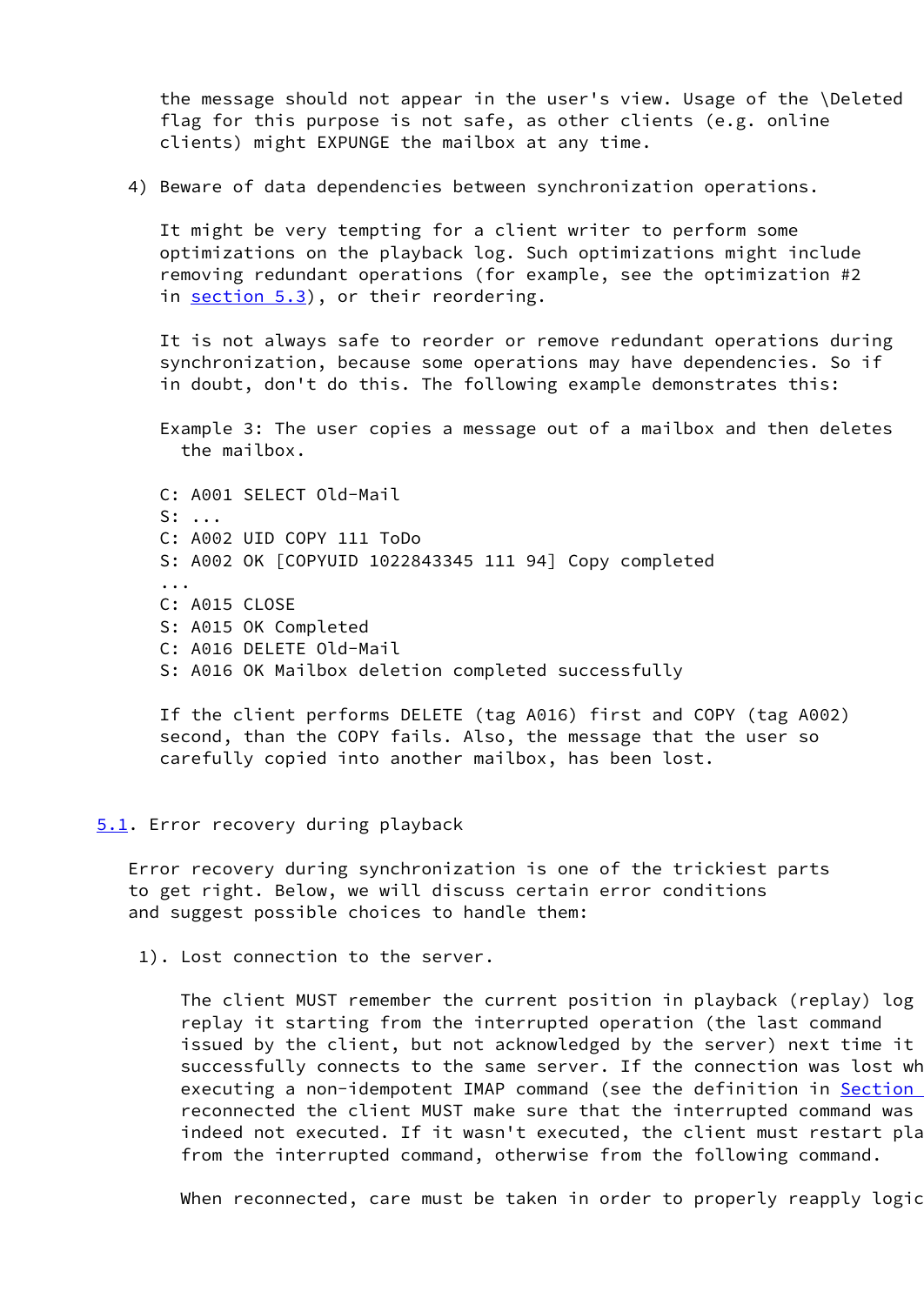operations that are represented by multiple IMAP commands,  $e.g.$  UID EXP emulation when UID EXPUNGE is not supported by the server (see section

 Once the client detects that the connection to the server was lost, it MUST stop replaying its log. There are existing disconnected clients that, to the great annoyance of users, pop up an error dialog for each and every playback operation that fails.

 2). Copying/appending messages to a mailbox that doesn't exist. (The server advertises this condition by sending the TRYCREATE response code in the tagged NO response to the APPEND or COPY command.)

 The user should be advised about the situation and be given one of the following choices:

- a). Try to recreate a mailbox;
- b). Copy/upload messages to another mailbox;
- c). Skip copy/upload.
- d). Abort replay.
- 3). Copying messages from, rename or get/change [ACL](#page-28-3)s [ACL] on a mailbox that doesn't exist:
	- a). Skip operation
	- b). Abort replay
- 4). Deleting mailboxes or deleting/expunging messages that no longer exist.

This is actually is not an error and should be ignored by the client.

- 5). Performing operations on messages that no longer exist.
	- a). Skip operation
	- b). Abort replay

 In the case of changing flags on an expunged message the client should silently ignore the error.

 Note 1: Several synchronization operations map to multiple IMAP commands (for example "move" described in 4.2.2). The client must guarantee atomicity of each such multistep operation. For example, when performing a "move" between two mailboxes on the same server, if the server is unable to copy messages, the client MUST NOT attempt to set the \Deleted flag on the messages being copied, let alone expunge them. However, the client MAY consider that move operation succeeded even if the server was unable to set the \Deleted flag on copied messages.

 Note 2: Many synchronization operations have data dependencies. A failed operation must cause all dependent operations to fail as well. The client should check that and MUST NOT try to perform all dependent operations blindly (unless the user corrected the original problem). For example, a message may be scheduled to be appended to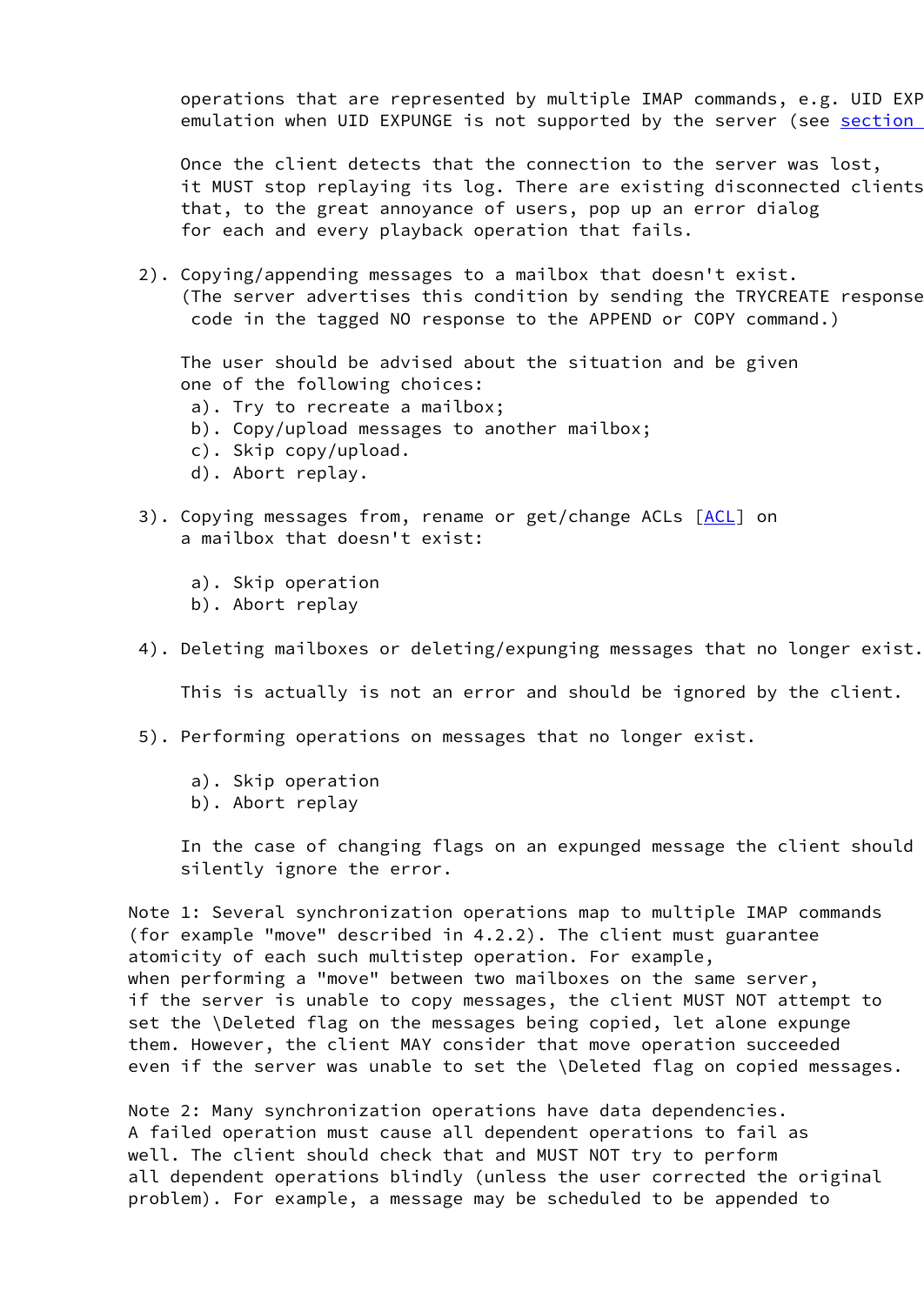a mailbox on the server and later on the appended message may be copied to another mailbox. If the APPEND operation fails, the client must not attempt to COPY the failed message later on. (See also [Section 5,](#page-19-0) example 3)

## <span id="page-23-1"></span>[5.2](#page-23-1). Quality of implementation issues.

 Below listed some quality of implementation issues for disconnected clients. They will help to write a disconnected client that works correctly, performs synchronization as quickly as possible (and thus can make the user happier as well as save her some money) and minimizes the server load:

1) Don't lose information.

No matter how smart your client is in other areas, if it loses informatio users will get very upset.

- 2) Don't do work unless explicitly asked. Be flexible. Ask all questions BEFORE starting synchronization, if possible.
- 3) Minimize traffic

 The client MUST NOT issue a command if the client already received the required information from the server.

 The client MUST make use of UIDPLUS extension if it is supported by the server.

See also optimization #1 in [Section 5.3](#page-23-0).

4) Minimize number of round trips.

 Round trips kill performance, especially on links with high latency. Sections  $4.2.2.5$  and  $5.2$  give some advices how to minimize number of round trips.

See also optimization #1 in **[Section 5.3](#page-23-0).** 

### <span id="page-23-0"></span>[5.3](#page-23-0). Optimizations

 Some useful optimizations are described in this section. A disconnected client that supports the recommendations listed below will give the user a more pleasant experience.

1) The initial OK or PREAUTH responses may contain the CAPABILITY response c as described in section 7.1 of  $[\underline{IMAP4}]$ . This response code gives the same information as returned by the CAPABILITY command $(*)$ . A disconnected client that pays attention to this response code can avoid sending CAPABILITY command and will save a round trip.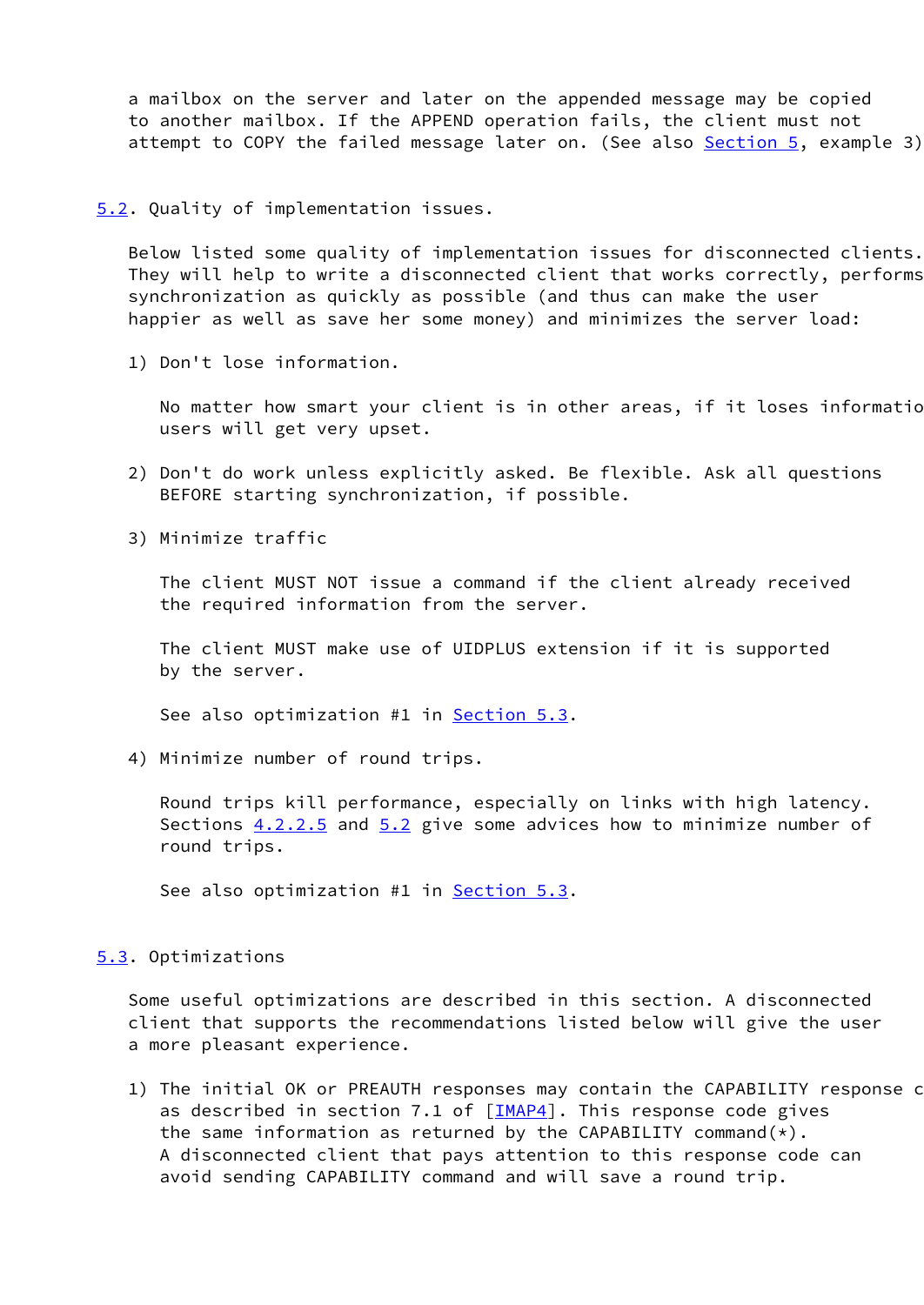(\*) - Note: Some servers report in the CAPABILITY response code extensions that are only relevant in unauthenticated state or in all states. Such servers usually send another CAPABILITY response code upon successful authentication using LOGIN or AUTHENTICATE command (that negotiates no security layer, see section 6.2.2 of [[IMAP4\]](#page-27-0)). The CAPABILITY response code sent upon successful LOGIN/AUTHENTICATE might be different from the CAPABILITY response code in the initial OK response, as extensions only relevant for unauthenticated state will not be advertised and some additional extensions available only in authenticated and/or selected state will be.

Example 1:

- S: \* OK [CAPABILITY IMAP4REV1 LOGIN-REFERRALS STARTTLS AUTH=DIGEST-MD5 AU imap.example.com ready
- C: 2 authenticate DIGEST-MD5
- ...
	- S: 2 OK [CAPABILITY IMAP4REV1 IDLE NAMESPACE MAILBOX-REFERRALS SCAN SORT THREAD=REFERENCES THREAD=ORDEREDSUBJECT MULTIAPPEND] User authenticated (no layer)
	- 2) An advanced disconnected client may choose to optimize its replay log. For example, there might be some operations which are redundant (the list is not complete):
		- a) an EXPUNGE followed by another EXPUNGE or CLOSE;
		- b) changing flags (other than the \Deleted flag) on a message that gets immediately expunged;
		- c) opening and closing the same mailbox.

 When optimizing, be careful about data dependencies between commands. For example, if the client is wishing to optimize (see case b) above)

 tag1 UID STORE <uid1> +FLAGS (\Deleted) ... tag2 UID STORE <uid1> +FLAGS (\Flagged) ... tag3 UID COPY <uid1> "Backup" ... tag4 UID EXPUNGE <uid1>

> it can't remove the second UID STORE command, because the message is bein copied before it gets expunged.

> In general, it might be a good idea to keep mailboxes open during synchronization (see case c) above), if possible. This can be more easily achieved in conjunction with optimization #3 described below.

3) Perform some synchronization steps in parallel, if possible.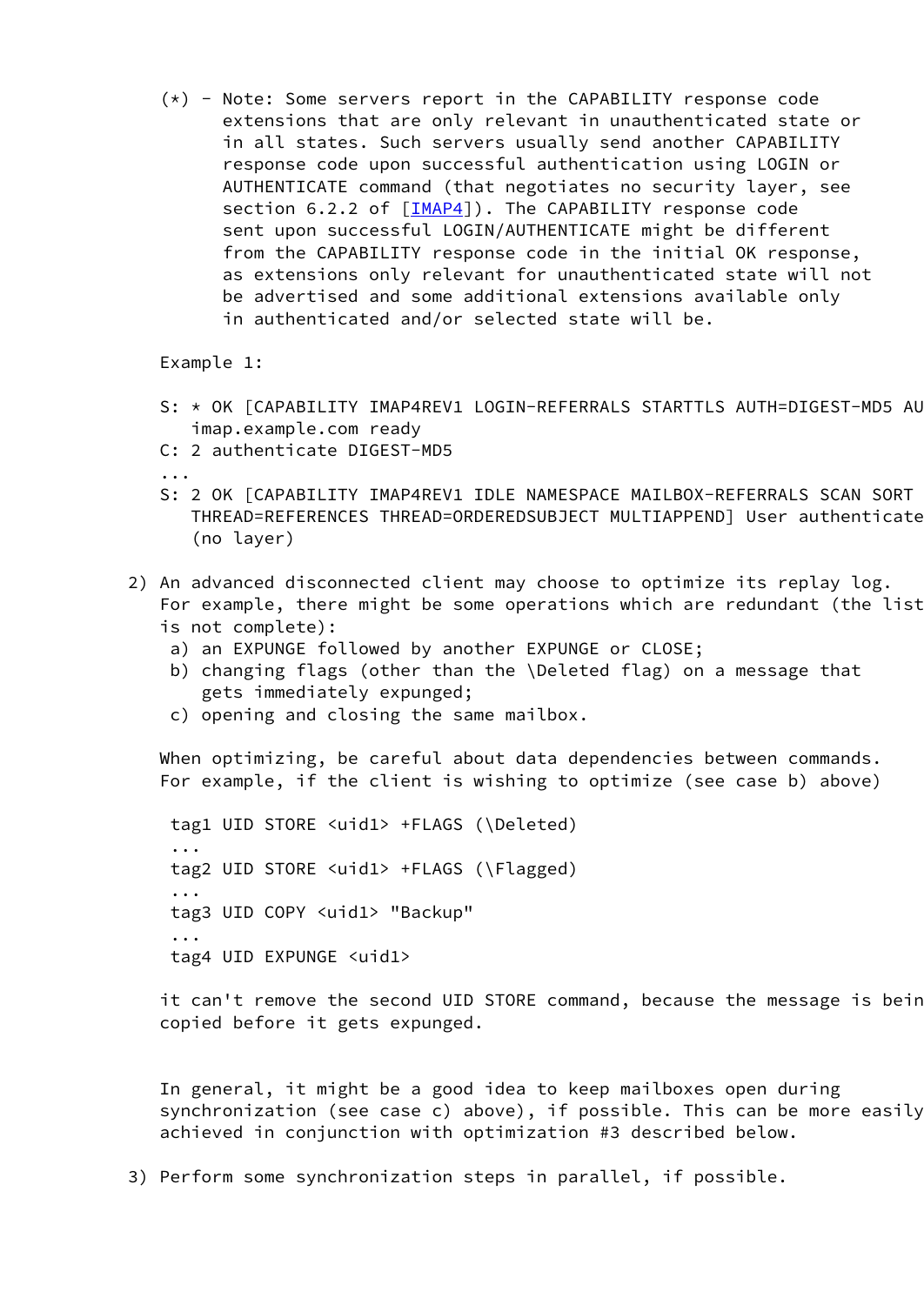Several synchronization steps don't depend on each other and thus can be performed in parallel. Because the server machine is usually more powerful than the client machine and can perform some operations in parallel, this may speed up the total time of synchronization.

 In order to achieve such parallelization the client will have to open more than one connection to the same server. Client writers should not forget about non-trivial cost associated with establishing a TCP connection and performing an authentication. The disconnected client MUST NOT use one connection per mailbox. In most cases it is sufficient to have two connections. The disconnected client SHOULD avoid selecting the same mailbox in more than one connection, see **section 3.1.1** of the [\[RFC 2683](https://datatracker.ietf.org/doc/pdf/rfc2683)] for more details.

 Any mailbox synchronization MUST start with checking of the UIDVALIDITY as described in [section 4.1](#page-5-1) of this document. The client MAY use STATUS command to check UID Validity of a non selected mailbox. This is preferab to opening many connections to the same server to perform synchronization of multiple mailboxes simultaneously. As described in section 5.3.10 of [[IMAP4\]](#page-27-0), this SHOULD NOT be used on the selected mailbox.

<span id="page-25-0"></span>[6](#page-25-0). IMAP extensions that may help

The following extensions can save traffic and/or number of round trips:

- 1) The use of  $[\underline{UIDPLUS}]$  $[\underline{UIDPLUS}]$  $[\underline{UIDPLUS}]$  is discussed in sections  $4.1, 4.2.1, 4.2.2.1$  $4.1, 4.2.1, 4.2.2.1$  $4.1, 4.2.1, 4.2.2.1$  and  $4.2$
- 2) The use of the MULTIAPPEND and LITERAL+ extensions for uploading messages is discussed in 4.2.2.5.
- 3) Use the CONDSTORE extension (see  $section 6.1$ ) for quick flag resynchroniz

### <span id="page-25-1"></span>[6.1](#page-25-1). CONDSTORE extension

An advance disconnected mail client should use the [[CONDSTORE\]](#page-27-3) extension when it is supported by the server. The client must cache the value from HIGHESTMODSEQ OK response code received on mailbox opening and update it whenever the server sends MODSEQ FETCH data items.

 If the client receives NOMODSEQ OK untagged response instead of HIGHESTMODSEQ, it MUST remove the last known HIGHESTMODSEQ value from its cache and follow more general instructions in [section 3.](#page-2-0)

 When the client opens the mailbox for synchronization it first compares UIDVALIDITY as described in step  $d(1)$  in [section 3](#page-2-0). If the cached UIDVALIDITY value matches the one returned by the server, the client MUST compare the cached value of HIGHESTMODSEQ with the one returned by the server. If the cached HIGHESTMODSEQ value also matches the one returned by the server, then the client MUST NOT fetch flags for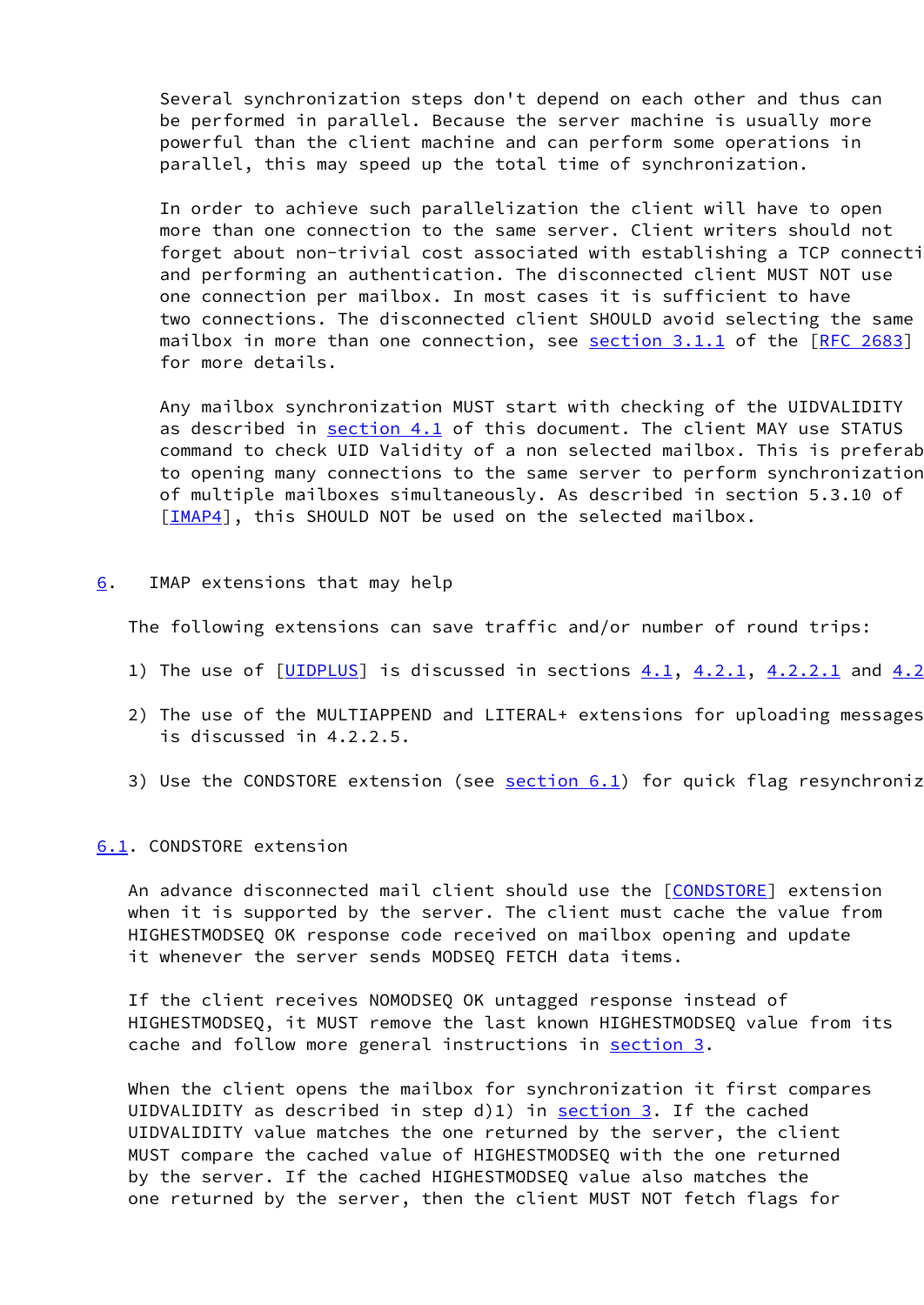cached messages, as they hasn't changed. If the value on the server is higher than the cached one, the client MAY use "SEARCH MODSEQ <cached-value>" to find all messages with flags changed since the last time the client was online and had the mailbox opened. Alternatively the client MAY use "FETCH 1:\* (FLAGS) (CHANGEDSINCE <cached-value>)". The latter operation combines searching for changed messages and fetching new information.

 In all cases the client still needs to fetch information about new messages (if requested by the user), as well as discover which messages have expunged.

Step d) ("Server-to-client synchronization") in **section 4** in the presence of the CONDSTORE extension is amended as follows:

- d) "Server-to-client synchronization" for each mailbox that requires synchronization, do the following:
	- 1a) Check the mailbox UIDVALIDITY (see [section 4.1](#page-5-1) for more details). with SELECT/EXAMINE/STATUS. If the UIDVALIDITY value returned by the server differs, the client MUST
		- \* empty the local cache of that mailbox;
		- \* "forget" the cached HIGHESTMODSEQ value for the mailbox;
		- \* remove any pending "actions" which refer to UIDs in that mailbox. Note, this doesn't affect actions performed on client generated fake UIDs (see [section 5\)](#page-19-0);
		- \* skip steps 1b and 2-II;
	- 1b) Check the mailbox HIGHESTMODSEQ. If the cached value is the same as the one returned by the server, skip fetching message flags on step 2-II, i.e. the client only has to find out which messages got expunged.
	- 2) Fetch the current "descriptors";
		- I) Discover new messages.
		- II) Discover changes to old messages using "FETCH 1:\* (FLAGS) (CHANGEDSINCE <cached-value>)" or "SEARCH MODSEQ <cached-value>".
	- 3) Fetch the bodies of any "interesting" messages that the client doesn't already have.
- Example (the UIDVALIDITY value is the same, but the HIGHESTMODSEQ value has changed on the server while the client was offline):
	- C: A142 SELECT INBOX
	- S: \* 172 EXISTS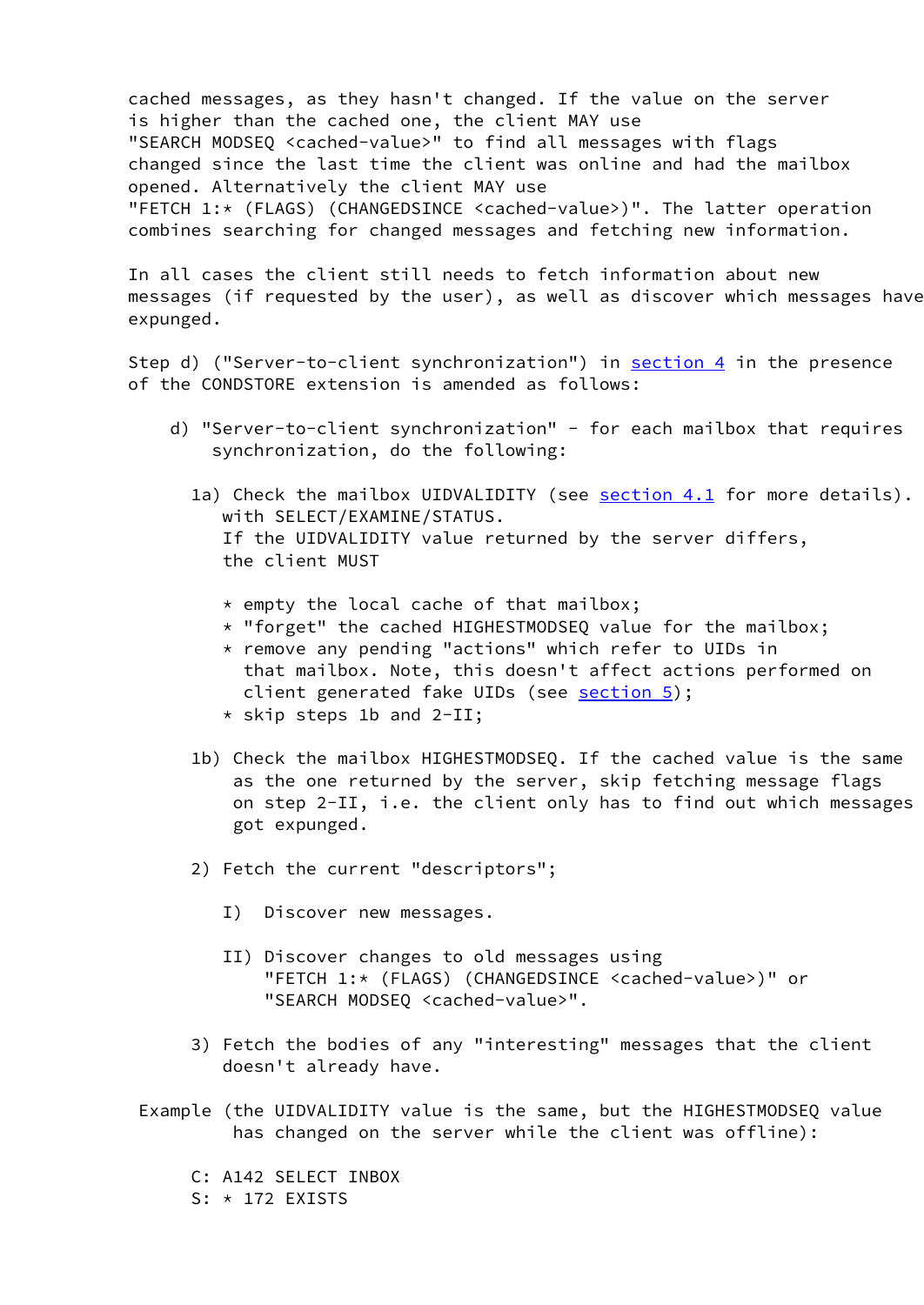S: \* 1 RECENT S: \* OK [UNSEEN 12] Message 12 is first unseen S: \* OK [UIDVALIDITY 3857529045] UIDs valid S: \* FLAGS (\Answered \Flagged \Deleted \Seen \Draft) S: \* OK [PERMANENTFLAGS (\Deleted \Seen \\*)] Limited S: \* OK [HIGHESTMODSEQ 20010715194045007] S: A142 OK [READ-WRITE] SELECT completed after that either: C: A143 UID FETCH 1:\* (FLAGS) (CHANGEDSINCE 20010715194032001) S: \* 2 FETCH (UID 6 MODSEQ (20010715205008000) FLAGS (\Deleted)) S: \* 5 FETCH (UID 9 MODSEQ (20010715195517000) FLAGS (\$NoJunk \$AutoJunk \$MDNSent)) ... S: A143 OK FETCH completed or:

 C: A143 SEARCH MODSEQ 20010715194032001 S: \* SEARCH 2 5 6 7 11 12 18 19 20 23 (MODSEQ 20010917162500) S: A143 OK Search complete

<span id="page-27-4"></span>[7](#page-27-4). Security Considerations

 It is believed that this document does not raise any new security concerns that are not already present in the base [IMAP] protocol, and these issues are discussed in [IMAP]. Additional security considerations may be found in different extensions mentioned in this document, in particular in [\[UIDPLUS](#page-27-1)], [LITERAL+], [\[CONDSTORE](#page-27-3)], [\[MULTIAPPEND](#page-28-1)] and [[UNSELECT\]](#page-28-2).

Implementors are also reminded about the importance of thorough testing.

<span id="page-27-5"></span>[8](#page-27-5). References

<span id="page-27-6"></span>[8.1](#page-27-6). Normative References

<span id="page-27-2"></span> [KEYWORDS] Bradner, "Key words for use in RFCs to Indicate Requirement Levels", [RFC 2119](https://datatracker.ietf.org/doc/pdf/rfc2119), Harvard University, March 1997.

<span id="page-27-0"></span> [IMAP4] Crispin, M., "Internet Message Access Protocol - Version 4rev1", [RFC 3501](https://datatracker.ietf.org/doc/pdf/rfc3501), University of Washington, March 2003.

<span id="page-27-1"></span>[UIDPLUS] Myers, J., "IMAP4 UIDPLUS extension", [RFC 2359](https://datatracker.ietf.org/doc/pdf/rfc2359), June 1988.

[LITERAL+] Myers, J. "IMAP4 non-synchronizing literals", [RFC 2088](https://datatracker.ietf.org/doc/pdf/rfc2088), January 1997.

<span id="page-27-3"></span> [CONDSTORE] Melnikov, A., Hole, S., "IMAP Extension for Conditional STORE operation", Work in progress, [draft-melnikov-imap-condstore-XX.txt,](https://datatracker.ietf.org/doc/pdf/draft-melnikov-imap-condstore-XX.txt)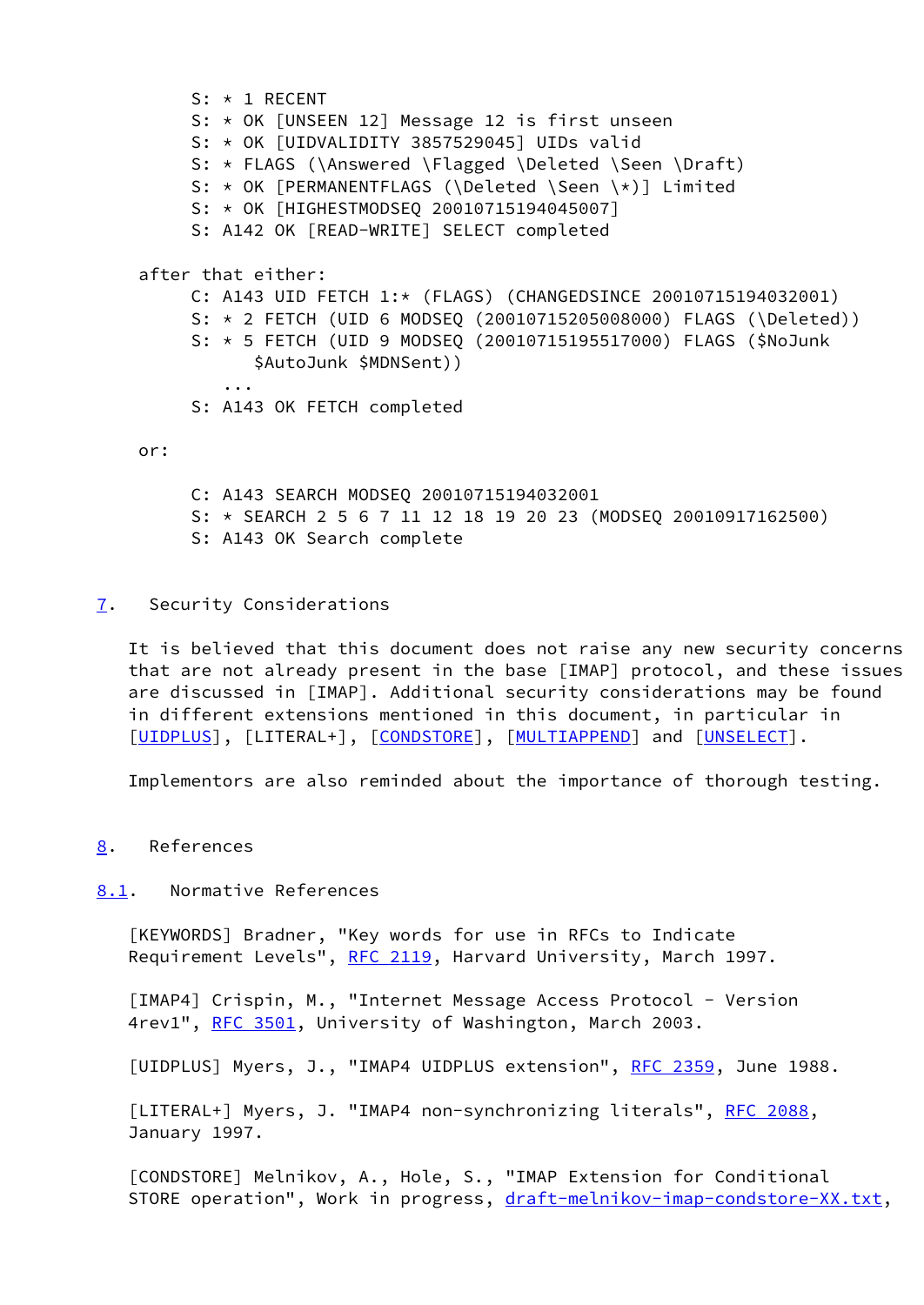Isode Limited, ACI WorldWide/MessagingDirect.

<span id="page-28-1"></span> [MULTIAPPEND] Crispin, M., "INTERNET MESSAGE ACCESS PROTOCOL - MULTIAPPEND EXTENSION", [RFC 3502](https://datatracker.ietf.org/doc/pdf/rfc3502), University of Washington, March 2003.

<span id="page-28-2"></span> [UNSELECT] Melnikov, A., "Internet Message Access Protocol (IMAP) UNSELECT command", [RFC 3691,](https://datatracker.ietf.org/doc/pdf/rfc3691) Isode Limited, February 2004.

[RFC 2683] Leiba, B., "IMAP4 Implementation Recommendations", [RFC 2683](https://datatracker.ietf.org/doc/pdf/rfc2683), September 1999.

## <span id="page-28-4"></span>[8.2](#page-28-4). Informative References

<span id="page-28-3"></span>[ACL] Myers, J., "IMAP4 ACL Extension", [RFC 2086](https://datatracker.ietf.org/doc/pdf/rfc2086), January 1997. and Melnikov, A., "IMAP4 ACL Extension", [draft-ietf-imapext-acl-XX.txt](https://datatracker.ietf.org/doc/pdf/draft-ietf-imapext-acl-XX.txt), Work in Progress.

<span id="page-28-0"></span> [IMAP-MODEL] Crispin, M. "Distributed Electronic Mail Models in IMAP4", [RFC 1733](https://datatracker.ietf.org/doc/pdf/rfc1733), University of Washington, December 1994.

## <span id="page-28-5"></span>[9](#page-28-5). Acknowledgment

This document is based on the [draft-ietf-imap-disc-01.txt](https://datatracker.ietf.org/doc/pdf/draft-ietf-imap-disc-01.txt) written by Rob Austein in November 1994.

 The editor appreciate comments posted by Mark Crispin to the IMAP mailing list and the comments/corrections/ideas received from Grant Baillie, Cyrus Daboo, John G. Myers, Chris Newman and Timo Sirainen.

 The editor would also like to thank the developers of Netscape Messenger and Mozilla mail clients for providing examples of disconnected mail clients that served as a base for many recommendations in this document.

### <span id="page-28-6"></span>[10.](#page-28-6) Editor's Address

 Alexey Melnikov mailto: alexey.melnikov@isode.com

 Isode Limited 5 Castle Business Village, 36 Station Road, Hampton, Middlesex, United Kingdom, TW12 2BX

Phone: +44 77 53759732